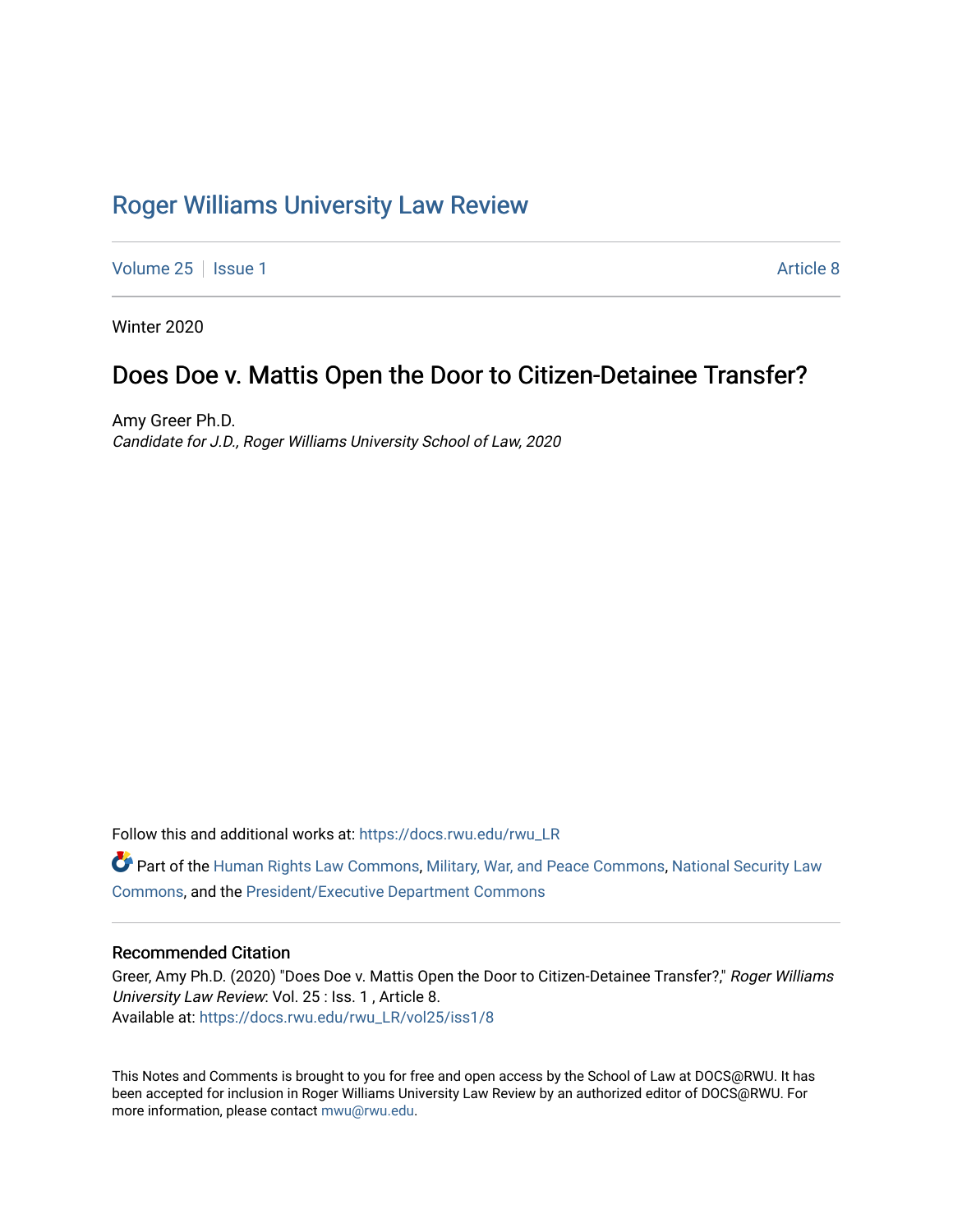# **Does** *Doe v. Mattis* **Open the Door to Citizen-Detainee Transfer?**

## **Amy Greer, Ph.D.[\\*](#page-1-0)**

#### **INTRODUCTION**

Whether the Executive of the United States is allowed to forcibly transfer a U.S. citizen-enemy combatant to a foreign nation—a foreign nation without jurisdiction over that citizen—to be adjudicated for terrorism-related crimes is a question that remains open following the United States Court of Appeals for the District of Columbia Circuit's (D.C. Circuit) decision in *Doe v. Mattis*.[1](#page-1-1) In that decision, the D.C. Circuit upheld the United States District Court for the District of Columbia's (district court) injunction that enjoined the U.S. government from transferring John Doe,<sup>[2](#page-1-2)</sup> a U.S. citizen, to Country B<sup>[3](#page-1-3)</sup> and ordered the

<span id="page-1-0"></span><sup>\*</sup> Candidate for J.D., Roger Williams University School of Law, 2020; Ph.D. and M.S., Simmons University; M.A., University of Pittsburgh; B.A., Wheaton College (MA). I would like to thank Professor Peter Margulies for his guidance and support, along with my family and friends for cheering me on. p 1. Doe v. Mattis, 889 F.3d 745 (D.C. Cir. 2018). On June 28, 2019, the D.C. Circuit reissued its opinion without any substantial changes to the

<span id="page-1-1"></span>previously published opinion. For that reason, this paper cites to the recorded opinion. To see the reissued opinion, visit: https://www.cadc.uscourts.gov/ internet/opinions.nsf/6CE73195C9DC8F1285258427004F9D3C/\$file/18-5032. pdf [https://perma.cc/ELT2-V4NJ].

<span id="page-1-2"></span><sup>2.</sup> John Doe is now known to be Abdulrahman Ahmad Alsheikh. *See* Charlie Savage et al., *American ISIS Suspect Is Freed After Being Held More Than a Year,* N.Y. TIMES (Oct. 29, 2018), https://www.nytimes.com/ 2018/10/29/us/politics/isis-john-doe-released-abdulrahman-alsheikh.html [https://perma.cc/49ZL-R3R3]. However, for the purposes of this paper, and to remain consistent with the language used throughout the course of this case, Mr. Alsheikh will be referred to as John Doe.

<span id="page-1-3"></span><sup>3.</sup> Country B is purported to be Saudi Arabia. *See id.*

<sup>147</sup>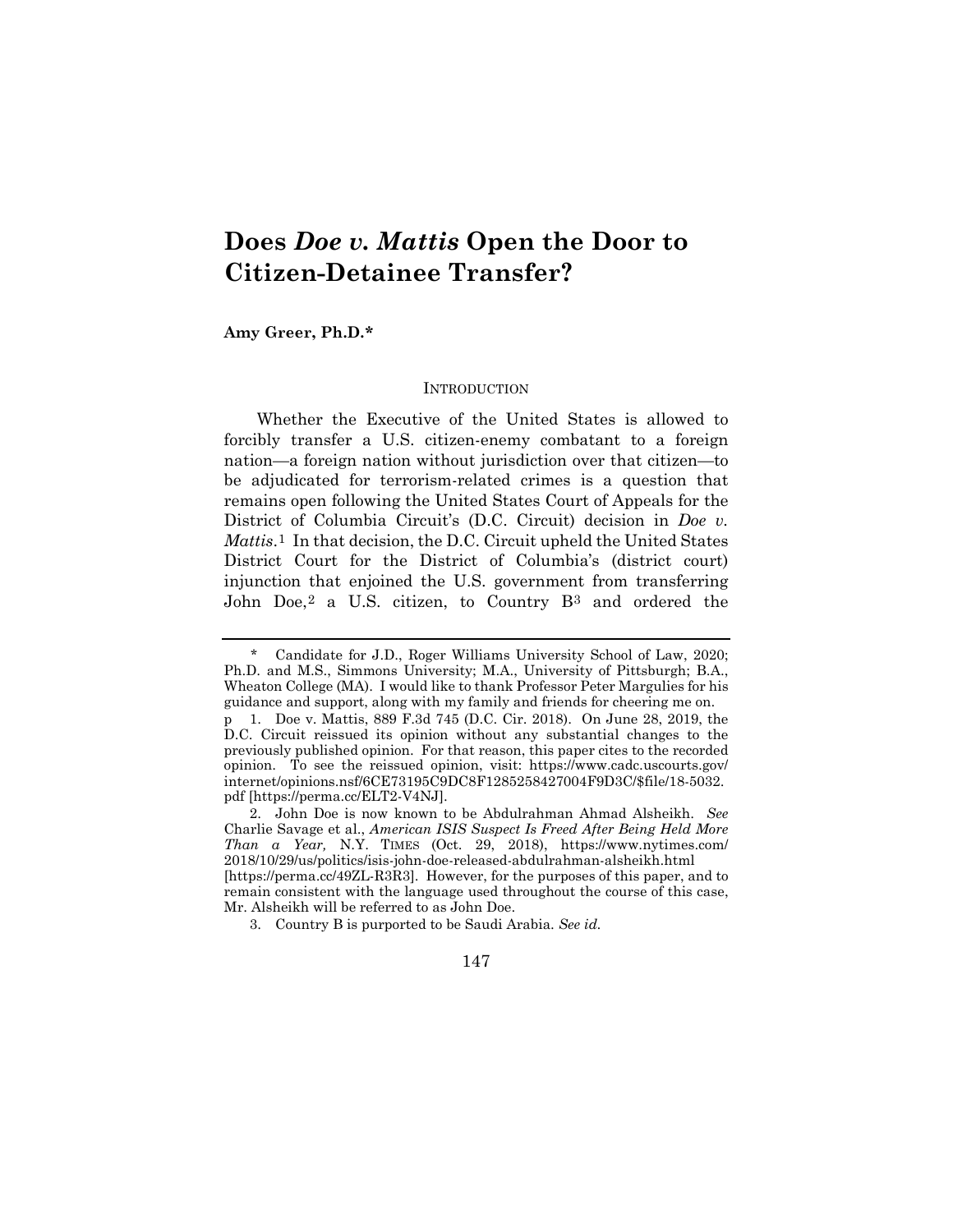government to provide seventy-two hours' notice before transferring Doe to Country A.[4](#page-2-0) Specifically at issue was whether the Executive has the general transfer authority or the wartime authority to "forcibly—and irrevocably—transfer [John Doe or another citizen Islamic State ("ISIS") fighter] to the custody of another country."[5](#page-2-1) The D.C. Circuit decision provided a possible roadmap to determine how *Doe* may have been resolved by the Supreme Court of the United States (the Court) through the D.C. Circuit's application of *Hamdi v. Rumsfeld*[6](#page-2-2) and *Munaf v. Geren*[7](#page-2-3) to the facts of Doe's case.

This Comment will examine the D.C. Circuit's application of *Munaf* to the facts of *Doe* to propose a rationale to be considered should the Court grant certiorari for a similar case in the future.<sup>[8](#page-2-4)</sup> Specifically, this Comment argues that the D.C. Circuit's narrow interpretation of *Munaf* in *Doe* was an important but inadequate protection of the constitutional rights of U.S. citizen-enemy combatants. Additionally, this Comment asserts that the D.C. Circuit's extension of the *Hamdi* requirements for detaining a

<span id="page-2-2"></span>6*. Doe*, 889 F.3d at 758. The D.C. Circuit majority opinion relied heavily on the analysis in *Hamdi v. Rumsfeld*, 542 U.S. 507 (2004).

<span id="page-2-0"></span><sup>4</sup>*. Doe*, 889 F.3d at 768. Country A is purported to be Syria. *See* Savage et al., *supra* note 2.

<span id="page-2-1"></span><sup>5</sup>*. Doe*, 889 F.3d at 747. Following the D.C. Circuit's decision, the district court would have heard the merits of the case, but the parties reached an agreement on October 28, 2018, leaving the many pressing issues raised in *Doe* undecided. *See* Doe v. Mattis—*Challenge to Detention of American by U.S. Military Abroad*, ACLU, https://www.aclu.org/cases/doe-v-mattis-challengedetention-american-us-military-abroad [https://perma.cc/3YHJ-SK6H] (last updated Oct. 29, 2018); *see also* Robert Chesney, Doe v. Mattis *Ends with a Transfer and a Cancelled Passport: Lessons Learned*, LAWFARE (Oct. 29, 2018, 11:14 AM), https://www.lawfareblog.com/doe-v-mattis-ends-transfer-andcancelled-passport-lessons-learned. The government frequently used the acronym "ISIL" to describe the Islamic State of Iraq and the Levant in its court filings, while the ACLU used "ISIS." To remain consistent, this paper will use the term "ISIS" to encompass ISIS, ISIL, and *Daesh.* 

<span id="page-2-3"></span><sup>7.</sup> Munaf v. Geren, 553 U.S. 674 (2008). The majority in *Doe* distinguished *Munaf* from *Doe*. *See Doe*, 889 F.3d at 753, 758. The dissent relied heavily on *Munaf* to justify the transfer of Doe. *See id.* at 769 (Henderson, J. dissenting).

<span id="page-2-4"></span><sup>8.</sup> Recognizing, however, that given *The N.Y. Times* reporting discussed below, the government is unlikely to attempt to bring such a suit, and in fact, "several officials said the Pentagon would try hard to avoid taking custody of citizens who may be captured by allies in the future—unless prosecutors say they can be charged." Savage et al., *supra* note 2.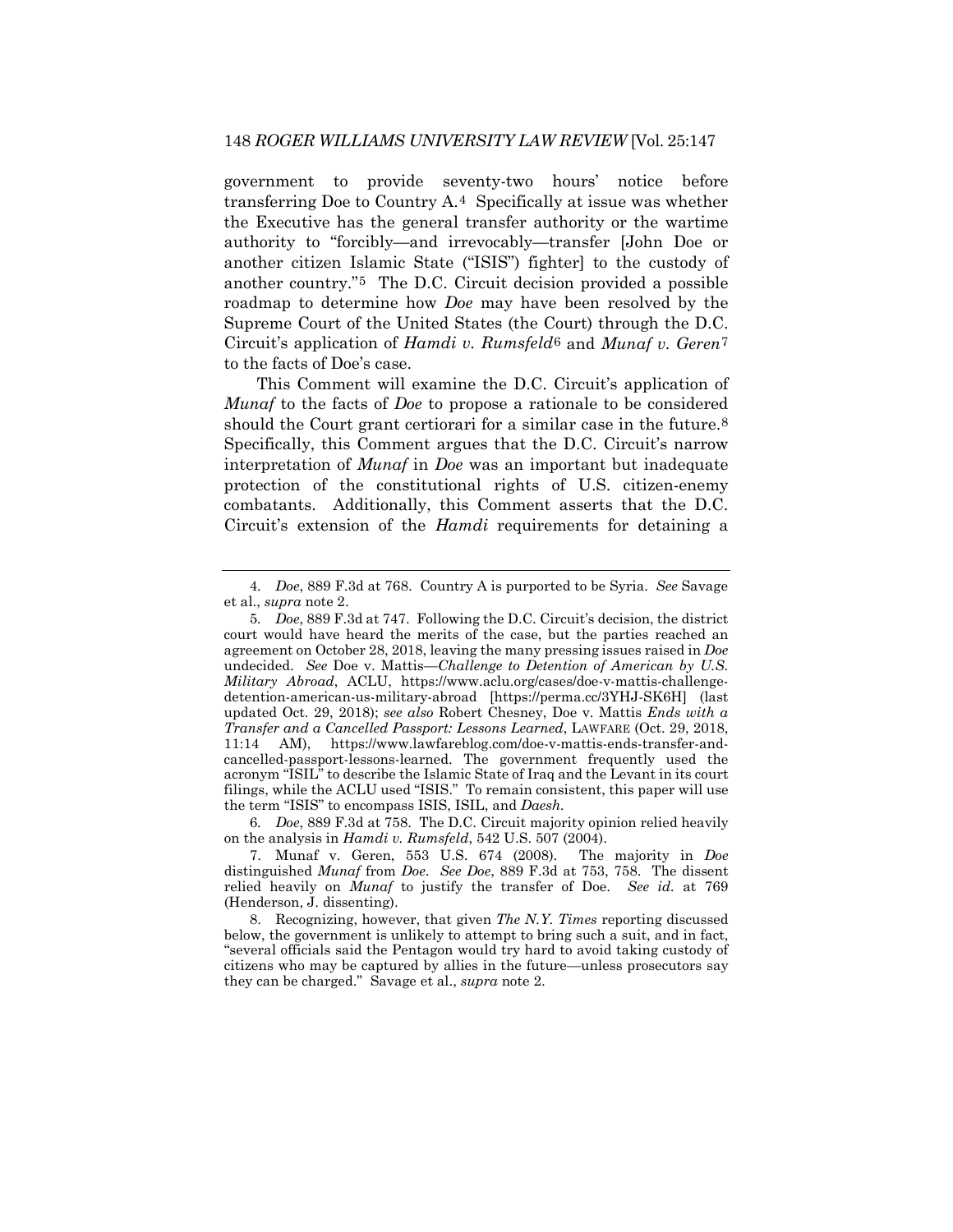citizen-enemy combatant applies to the forcible transfer of those citizen-enemy combatants, which creates an additional safeguard to ensure that the government cannot circumvent said requirements when the particular circumstances of *Munaf* do not apply.

Part I of this Comment will introduce the facts and travel of *Doe v. Mattis*, beginning with a background as to how Doe came into U.S. custody, how the ACLU discovered Doe, and how the subsequent legal proceedings unfolded. Part II will briefly introduce *Hamdi* and analyze the application of *Hamdi* to the central issue in *Doe.* Part III will introduce the facts and opinion of *Munaf*. Part IV will identify the areas where *Munaf* can be compared to and where it must be differentiated from *Doe*.Part IV will also suggest a plausible outcome in the event that a case like *Doe* ever returns to the D.C. Circuit or reaches the Court.

#### I. FACTS AND TRAVEL OF *DOE V. MATTIS*

Doe is a dual citizen of the United States and Saudi Arabia.<sup>[9](#page-3-0)</sup> On or around September 11, 2017, the Syrian Democratic Forces (SDF) captured Doe "at a checkpoint on an active battlefield adjacent to territory controlled by [ISIS]."[10](#page-3-1) Doe was alone and traveled on foot, wearing non-traditional clothing for the region.[11](#page-3-2) The SDF turned Doe over to U.S. forces after he requested to "speak to the Americans."[12](#page-3-3) He was subsequently detained and interrogated in an American prison in Iraq.[13](#page-3-4)

The United States Department of Defense (DoD) alleged that Doe was a registered ISIS fighter between 2014 and his capture in 2017, as gleaned through interrogation and investigation.[14](#page-3-5) More specifically, DoD alleged that Doe

joined ISI[S], attended an ISI[S] training camp, swore bayat to ISI[S]'s leader, and worked for ISI[S] in various

<span id="page-3-0"></span><sup>9.</sup> Respondent's Factual Return at 2, Doe v. Mattis, 288 F. Supp. 3d 195 (D.D.C. 2018) (No. 1:17-cv-2069).

<span id="page-3-2"></span><span id="page-3-1"></span><sup>10</sup>*. Id.* However, recent reporting indicates that Doe was actually captured by Kurdish forces operating in Syria. *See* Savage et al., *supra* note 2. 11. Respondent's Factual Return, *supra* note 9, at 32.

<sup>12</sup>*. Id.* at 33.

<sup>13</sup>*. See id.* at 2*.*

<span id="page-3-5"></span><span id="page-3-4"></span><span id="page-3-3"></span><sup>14</sup>*. Id.* at 31, 33. According to the Respondent's Factual Return, ISIS has its members fill out registration forms for new recruits. *Id.* at 31.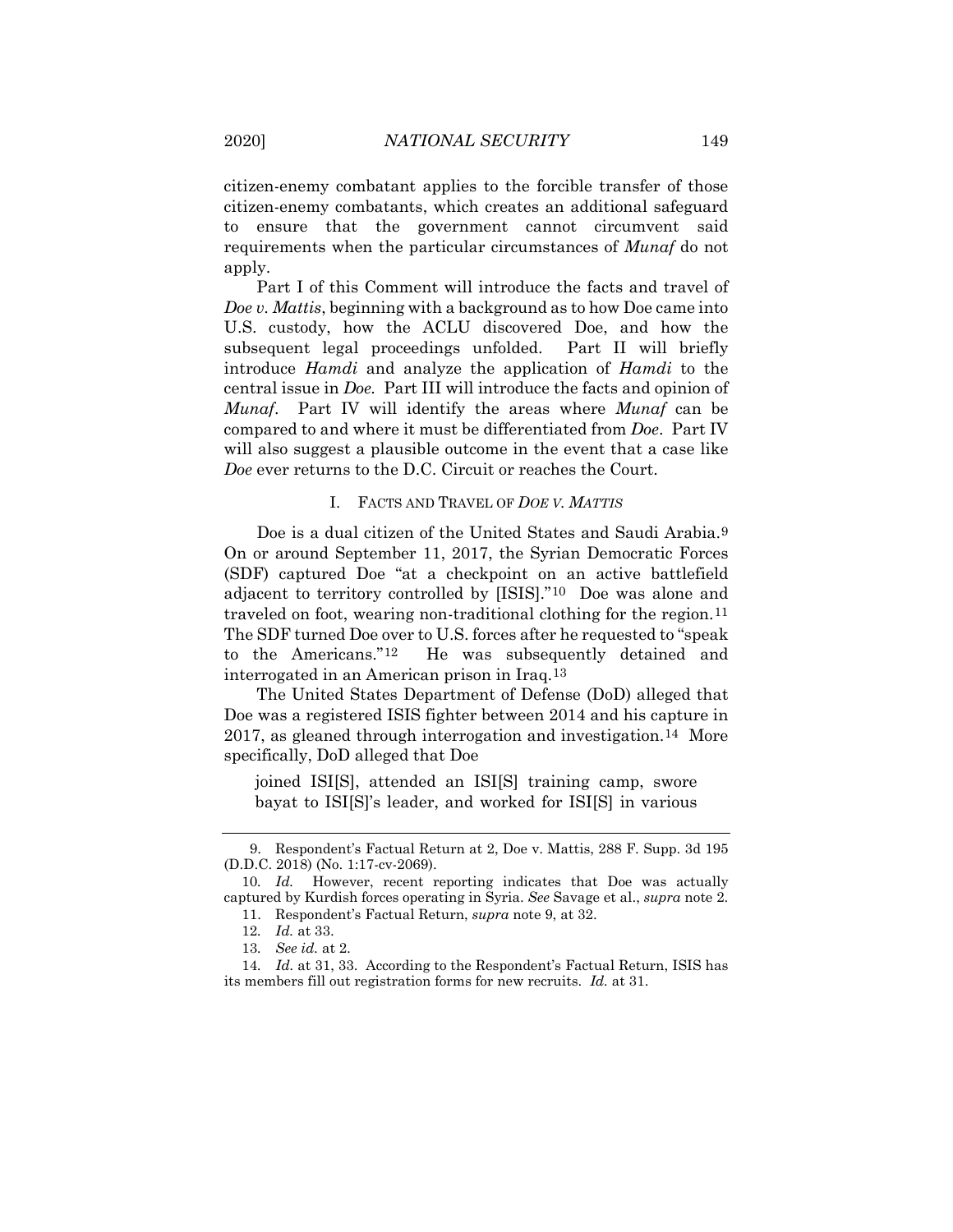capacities, including as an Administrator responsible for distributing vehicles and money to other ISI[S] members; as a guard for an oil field under ISI[S] control; as a monitor ensuring adherence by Imams and prayer callers to Sharia requirements; and as a monitor of civilians working in ISI[S]'s heavy equipment office.[15](#page-4-0)

Additionally, Doe purportedly used social media to promote ISIS messages, viewed ISIS videos on YouTube, and Googled ISIS information.[16](#page-4-1) The DoD also noted that Doe claimed that he had been kidnaped by ISIS and was only released from prison because he agreed to work for ISIS; he also claimed that he had attempted to escape from ISIS control[.17](#page-4-2) However, the DoD was skeptical about Doe's tale of escape given that Doe was allegedly entrusted with money, equipment, and the protection of mosques by ISIS leaders afterwards.[18](#page-4-3) Moreover, the DoD offered evidence allegedly linking Doe to ISIS, including thumb drives containing records of ISIS casualty reports and ISIS-related social media engagement.[19](#page-4-4) The DoD claimed the preceding facts established its burden of showing by a preponderance of the evidence that Doe "[was] part of or substantially supported [ISIS]."[20](#page-4-5) Thus, the DoD classified Doe as an enemy combatant[.21](#page-4-6)

In September 2017, the American Civil Liberties Union (ACLU) "express[ed] deep concern" over the reported detention of an American citizen in a U.S. military prison in Iraq.[22](#page-4-7) The ACLU determined that the DoD was holding an "Unnamed U.S. Citizen" (Doe) as an enemy combatant in an unnamed location in unknown conditions.[23](#page-4-8) Though the International Committee for the Red Cross had been allowed to visit Doe, the ACLU asserted that he was

<span id="page-4-7"></span><span id="page-4-6"></span><span id="page-4-5"></span><span id="page-4-4"></span><span id="page-4-3"></span>22*. See* Letter from Anthony D. Romero, Exec. Dir., ACLU, to Gen. James N. Mattis & Att'y Gen. Jefferson B. Sessions III, Trump Admin. (Sept. 29, 2017) https://www.aclu.org/letter/aclu-letter-trump-administration-detainedamerican-suspected-fighting-isis [https://perma.cc/U933-28LE].

<span id="page-4-8"></span>23. Petition for a Writ of Habeas Corpus at 4–5, ACLU Found. v. Mattis, 286 F. Supp. 3d. 53 (D.D.C. 2017) (No. 1:17-cv-2069).

<sup>15</sup>*. Id*. at 33.

<span id="page-4-2"></span><span id="page-4-1"></span><span id="page-4-0"></span><sup>16</sup>*. Id.* at 44–49.

<sup>17</sup>*. Id.* at 39–40.

<sup>18</sup>*. See id.* at 40.

<sup>19</sup>*. Id.* at 41, 44.

<sup>20</sup>*. Id.* at 53.

<sup>21.</sup> Doe v. Mattis, 889 F.3d 745, 747 (D.C. Cir. 2018).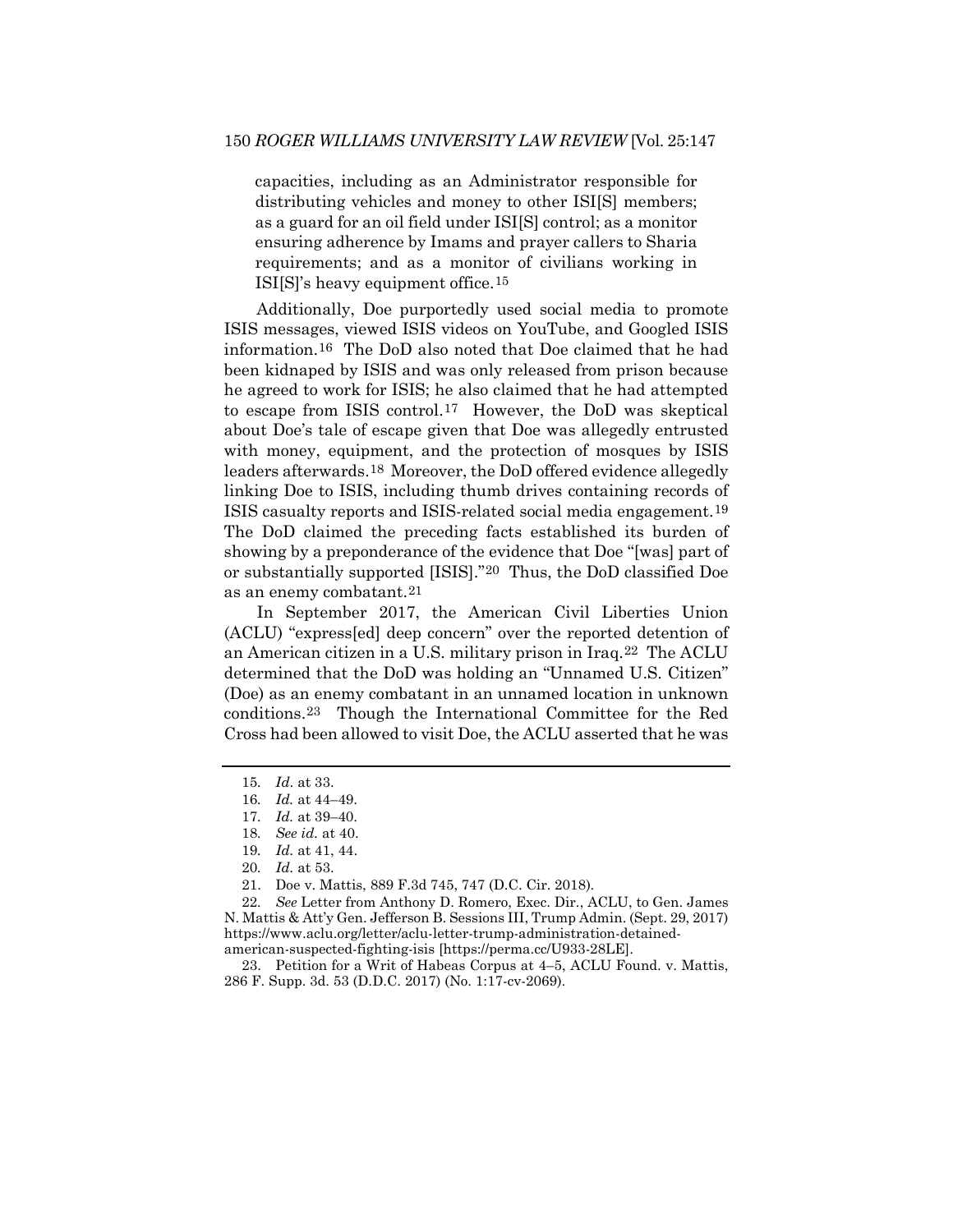being held "without access to a lawyer, without access to any court, and without a meaningful opportunity to challenge his detention before a neutral decisionmaker."[24](#page-5-0) The ACLU sent a letter to the DoD urging the government to transfer Doe to the United States and bring criminal charges against him in a "proceeding governed by the constitutional safeguards due to all criminal defendants."[25](#page-5-1) The DoD did not respond. Shortly thereafter, the ACLU filed its next friend Petition for a Writ of Habeas Corpus (Petition) against General Mattis (Mattis) in his official capacity as Secretary of Defense in the district court on October 5, 2017.[26](#page-5-2) 

In its Petition, the ACLU made five claims to support the relief it sought for Doe. First, the ACLU argued that Doe had been detained in violation of the Non-Detention Act and the Federal Habeas Corpus statute because Congress had not expressly authorized the detention of alleged ISIS fighters, nor had it suspended habeas corpus.[27](#page-5-3) Second, the ACLU averred that the DoD was violating Doe's Fourth Amendment right to be presented before a judicial officer, to have charges brought against him, and to have probable cause shown to justify his detention[.28](#page-5-4) Third, the ACLU contended that Doe had been denied the opportunity to be heard and to contest his detention in front of a "neutral decisionmaker."[29](#page-5-5) Fourth, the ACLU asserted that Doe had been denied the right to counsel, a right that the Court has extended to alleged enemy combatants.[30](#page-5-6) The ACLU's final claim was that Doe had been unlawfully detained for the purposes of interrogation, violating the Court's holding in *Hamdi*.[31](#page-5-7) Accordingly, the ACLU requested that the district court order the DoD to: (1) allow the ACLU to meet with Doe; (2) cease all interrogations of Doe; (3) provide notice to the district court and the ACLU prior to any transfer of Doe to another U.S. facility, jurisdiction, or another nation's custody; (4) provide information about Doe's transfer should a transfer occur; (5) declare unconstitutional and unlawful

<span id="page-5-0"></span><sup>24</sup>*. Id.* at 6.

<span id="page-5-1"></span><sup>25</sup>*. Id.*

<sup>26</sup>*. Id.* at 3.

<sup>27</sup>*. See id.* at 8–9.

<span id="page-5-5"></span><span id="page-5-4"></span><span id="page-5-3"></span><span id="page-5-2"></span><sup>28</sup>*. Id.* at 10.

<sup>29</sup>*. Id.* at 10–11.

<span id="page-5-6"></span><sup>30</sup>*. Id.* at 11.

<span id="page-5-7"></span><sup>31</sup>*. Id.* at 11–12.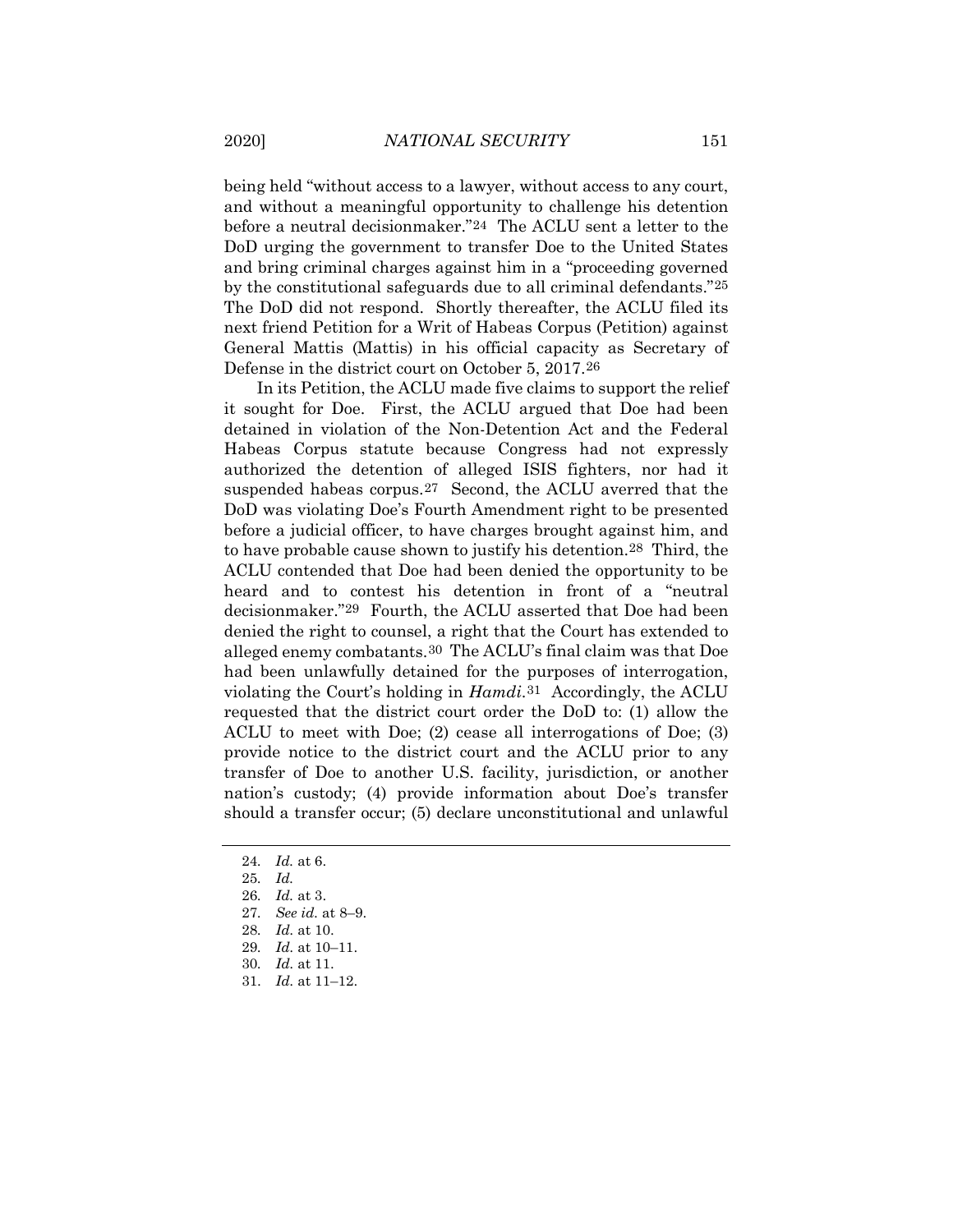the indefinite detention of Doe; and (6) order the DoD to charge Doe with federal crimes in an Article III court or release him.<sup>[32](#page-6-0)</sup>

In response, Mattis filed a motion to dismiss for three primary reasons. First, Mattis raised the procedural question of allowing the ACLU to bring suit without identifying the "name of the real party in interest."[33](#page-6-1) Next, Mattis challenged the ACLU's next friend status, claiming that the ACLU had no relationship with Doe and did not seek Doe's best interests, and thus lacked standing to bring the Petition.[34](#page-6-2) Finally, Mattis argued that if the court granted the next friend status to the ACLU, the court should dismiss the Petition because it would cause the court to interfere with the executive branch's power over military operations.<sup>[35](#page-6-3)</sup> Further, Mattis stated that Doe did not have a right to counsel while the DoD was "in the process of determining what its final disposition of this individual would be" or while Doe was being held in an armed conflict zone in Iraq.[36](#page-6-4)

In the district court, Judge Chutkan held that the ACLU qualified as next friend and had standing to file the Petition on Doe's behalf.[37](#page-6-5) She also held that Doe was entitled to have access to counsel because the government at that point had three months to ascertain the status of Doe.[38](#page-6-6) In addition, the government could not strip Doe of his right to an attorney because the inconvenience and challenging circumstances for the government should not "outweigh the necessity of providing the detainee with the access to the counsel he requested months ago."[39](#page-6-7) Judge Chutkan then issued an order denying the government's motion to dismiss and demanding that it provide the ACLU with "immediate and unmonitored access" to Doe, and that it "refrain from transferring [Doe] until the ACLU[] inform[ed] the court of [Doe's] wishes."[40](#page-6-8) Doe agreed to representation by the ACLU and the case continued.

<sup>32</sup>*. Id.* at 12–13.

<span id="page-6-4"></span><span id="page-6-3"></span><span id="page-6-2"></span><span id="page-6-1"></span><span id="page-6-0"></span><sup>33.</sup> Respondent's Motion to Dismiss and Response to Court's Order of October 19, 2017 at 3, Doe v. Mattis, 288 F. Supp. 3d 195 (D.D.C. 2018) (No. 1:17-cv-2069).

<sup>34</sup>*. Id.* at 5.

<sup>35</sup>*. See id.* at 2.

<sup>36</sup>*. See id.* at 16–17, 21.

<sup>37.</sup> ACLU Found. v. Mattis, 286 F. Supp. 3d 53, 60 (D.C.C. 2017).

<span id="page-6-6"></span><span id="page-6-5"></span><sup>38</sup>*. Id.*

<span id="page-6-8"></span><span id="page-6-7"></span><sup>39</sup>*. Id.*

<sup>40</sup>*. Id.*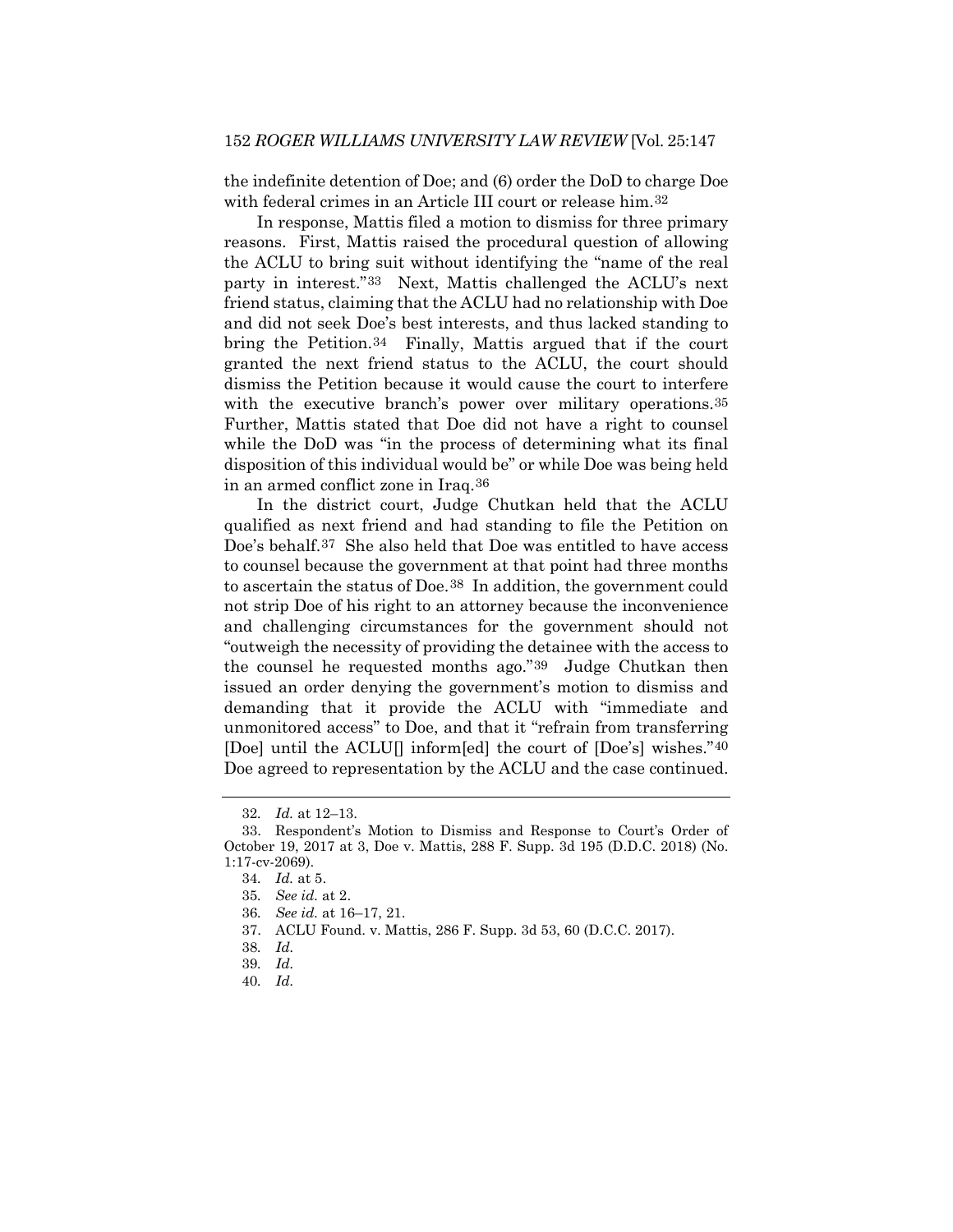In January of 2018, the government gave an indication that it was considering transferring Doe to two possible countries.<sup>41</sup> In response, the ACLU filed a motion for continued relief seeking to enjoin the government from transferring Doe.[42](#page-7-1) On January 23, 2018, Judge Chutkan denied the ACLU's request to enjoin transferring Doe until the merits of the Petition had been decided, but granted a seventy-two hour notice requirement before the government could transfer Doe.[43](#page-7-2) Judge Chutkan limited her ruling to the notice requirement because the government was considering a number of options as to Doe's disposition, and she could not deny the government entirely of an option it had not yet exercised.[44](#page-7-3) However, Judge Chutkan did actively, if briefly, question the government's authority to transfer Doe, suggesting that the government could potentially lose on the transfer issue should it choose to exercise that option.[45](#page-7-4) The government eventually came to an agreement with Country B and provided notice to Doe and the district court.[46](#page-7-5) On April 19, 2018, Judge Chutkan enjoined the government from effectuating the transfer.[47](#page-7-6)

The government filed an appeal following the issuance of Judge Chutkan's January order requiring that the government give both Doe and the court seventy-two hours' notice before executing a transfer.[48](#page-7-7) Meanwhile, Doe asked the D.C. Circuit to enjoin the government from forcibly transferring him while the habeas petition was pending.[49](#page-7-8) The government also appealed Judge Chutkan's April injunction requiring the government to provide

<span id="page-7-1"></span><span id="page-7-0"></span><sup>41</sup>*. See* Savage et al., *supra* note 2. Country A is purported to be Syria and Country B is purported to be Saudi Arabia. *See id.* 

<sup>42.</sup> Doe v. Mattis, 288 F. Supp. 3d. 195, 197 (D.D.C. 2018).

<sup>43</sup>*. Id.*

<sup>44</sup>*. Id.* at 199.

<sup>45</sup>*. See id.* at 198–99.

<span id="page-7-5"></span><span id="page-7-4"></span><span id="page-7-3"></span><span id="page-7-2"></span><sup>46.</sup> Doe v. Mattis, 889 F.3d 745, 748 (D.C. Cir. 2018). This transfer was most likely to Saudi Arabia where Doe would be imprisoned. *See* Savage et al., *supra* note 2. Additionally, the government seemed to have wanted to avoid the Petition by releasing Doe in Syria. *See id.* Both were blocked by the D.C. Circuit ruling. *See id.*

<span id="page-7-8"></span><span id="page-7-7"></span><span id="page-7-6"></span><sup>47.</sup> Preliminary Injunction Order, *Doe*, 288 F. Supp. 3d 195 (No. 1:17-cv-2069).

<sup>48</sup>*. Doe*, 889 F.3d at 747.

<sup>49</sup>*. Id.*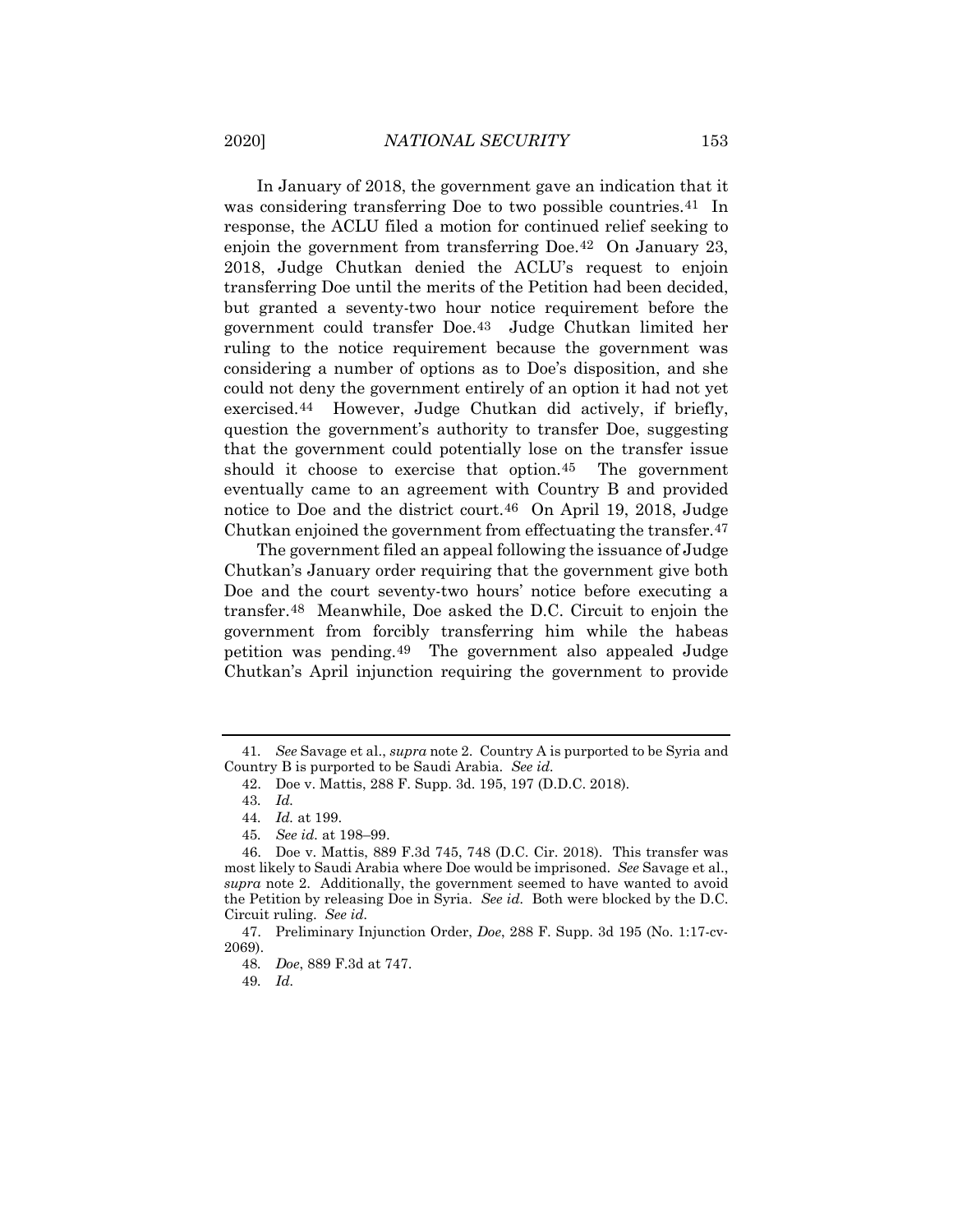notice as to an impending transfer of Doe.[50](#page-8-0) The D.C. Circuit upheld both the seventy-two hour notice requirement and the injunction enjoining the government from transferring Doe to Country B.[51](#page-8-1) Additionally, the D.C. Circuit held that the government could not forcibly transfer Doe to Country A without notice.[52](#page-8-2) Upon the D.C. Circuit's decision, Mattis and Doe returned to the district court to further navigate the Petition process.

Between May and October 29, 2018, the government and Doe remained in dialogue to arrive at an agreement. *The New York Times* reported that "prosecutors raised concerns that if they brought [Doe] to the United States and charged him with providing material support to a terrorist group, a judge might rule their evidence inadmissible—and then they would have to free him on domestic soil."[53](#page-8-3) Further, the government decided that Doe was "unimportant" in the national security world; thus, "[government officials] were keen to avoid a ruling on whether they had legal authority to indefinitely detain a suspected Islamic State member as a wartime prisoner, lest an adverse decision in the detention case undermine the broader war effort."[54](#page-8-4) With these concerns in mind, Doe and the government negotiated an agreement, finalized on October 29, 2018, where Doe forfeited his American passport, though not his citizenship, and was released in Bahrain where his wife and child are residing.<sup>[55](#page-8-5)</sup>

## II. ANALYSIS OF THE D.C. CIRCUIT'S APPLICATION OF *HAMDI* IN *DOE*

In the *Doe* majority decision, the D.C. Circuit based much of its analysis on the Supreme Court's decision in *Hamdi*.[56](#page-8-6) Before reaching the issues outlined in *Hamdi*, the court stated that "the fact that a foreign country may have prescriptive jurisdiction over an American citizen who is outside its territory hardly means that, as long as the citizen is somewhere else abroad, the Executive has power to seize her and deliver her to that foreign country."[57](#page-8-7) The

57*. Id.* at 756.

<span id="page-8-0"></span><sup>50</sup>*. Id.* at 750.

<span id="page-8-1"></span><sup>51</sup>*. Id.* at 748.

<sup>52</sup>*. See id.* at 768.

<span id="page-8-2"></span><sup>53</sup>*. See* Savage et al., *supra* note 2.

<span id="page-8-4"></span><span id="page-8-3"></span><sup>54</sup>*. Id.*

<span id="page-8-7"></span><span id="page-8-6"></span><span id="page-8-5"></span><sup>55</sup>*. See id.*

<sup>56</sup>*. See Doe*, 889 F.3d at 758–68.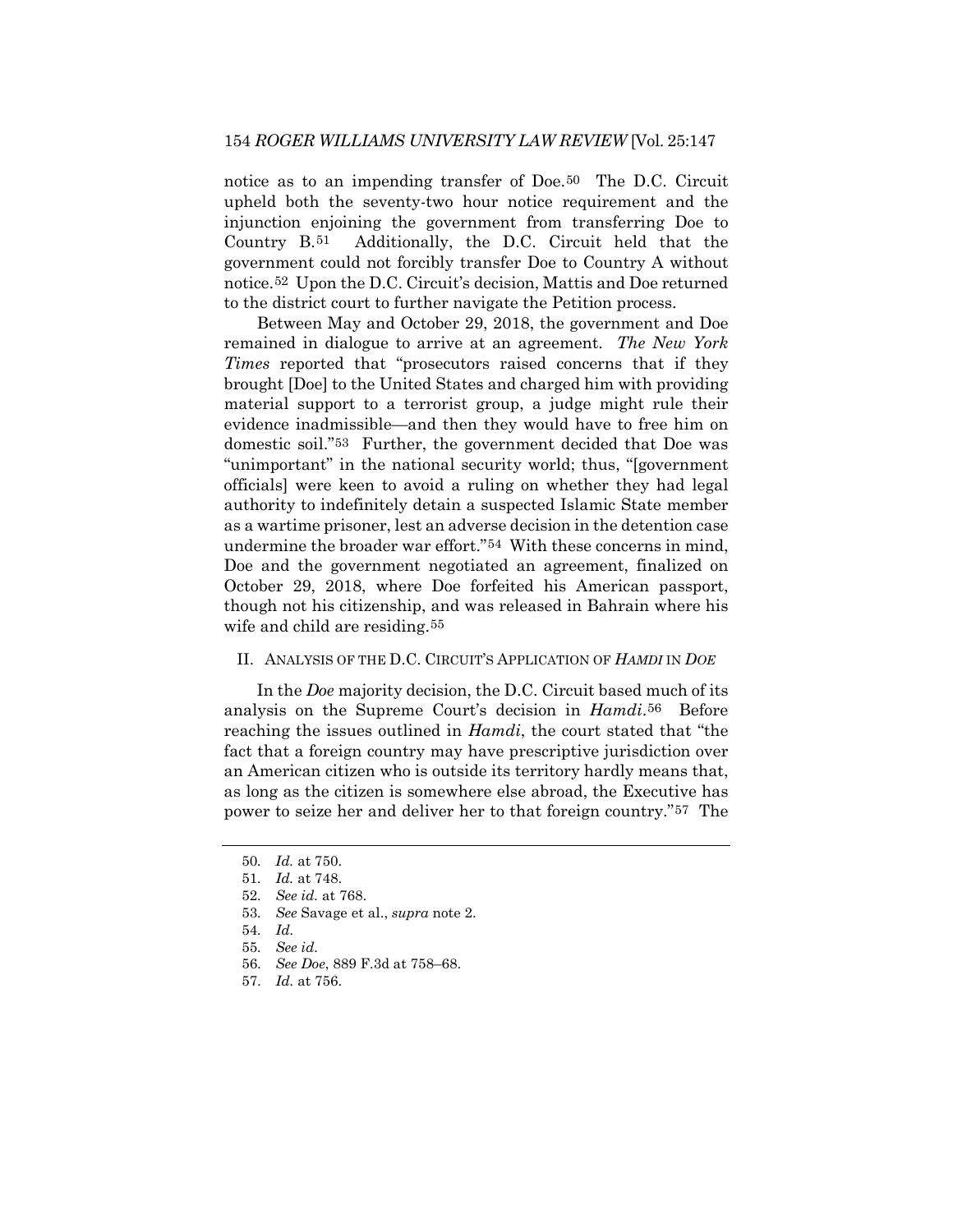Executive does not have "the unilateral power to forcibly transfer an American citizen to another country merely because she travels abroad."[58](#page-9-0) However, the D.C. Circuit concluded that the Executive has the authority to transfer U.S. citizen enemy combatants to allied countries during an armed conflict through the Executive's wartime powers under the law of war.[59](#page-9-1) It was because of that principle that the D.C. Circuit turned to *Hamdi* for further guidance on the issue.[60](#page-9-2)

#### A. *Facts and Travel of* Hamdi

Yaser Hamdi, an American citizen, was captured and detained in Afghanistan in 2001 during U.S. military action against the Taliban.[61](#page-9-3) The Court granted certiorari to address whether the U.S. government could detain a U.S. citizen as an enemy combatant for the duration of the conflict with the Taliban and "to address the process that is constitutionally owed to one who seeks to challenge his classification as [an enemy combatant]."[62](#page-9-4) The Court first held that Congress authorized the Executive to detain U.S. citizenenemy combatants during armed conflict through its passage of the 2001 Authorization for Use of Military Force (AUMF).[63](#page-9-5) Secondly, the Court held that upon the capture, detention, and classification as an enemy combatant abroad, the citizen-detainee retains his due process rights.[64](#page-9-6) Thus, the Executive must give notice of the factual basis of the citizen's enemy combatant status to the detainee and provide the detainee "a fair opportunity to rebut the government's factual assertions before a neutral decisionmaker."[65](#page-9-7) The Court

64*. See Hamdi*, 542 U.S. at 537.

<span id="page-9-7"></span><span id="page-9-6"></span>65*. Id.* at 533. The Court noted that the due process requirement for citizen detainees applied absent the suspension of habeas corpus by Congress.

<sup>58</sup>*. Id.* at 757.

<span id="page-9-0"></span><sup>59</sup>*. Id.* at 758.

<sup>60</sup>*. See id.*

<sup>61.</sup> Hamdi v. Rumsfeld, 542 U.S. 507, 510 (2004).

<sup>62</sup>*. Id.* at 509.

<span id="page-9-5"></span><span id="page-9-4"></span><span id="page-9-3"></span><span id="page-9-2"></span><span id="page-9-1"></span><sup>63</sup>*. Id.* at 518 (citing Authorization for Use of Military Force, Pub. L. No. 107-40, 115 Stat. 224 (2001)). The Court reasoned that detention "is so fundamental and accepted an incident to war as to be an exercise of the 'necessary and appropriate force' Congress has authorized the President to use." *Id.* However, the Court declined to reach the question of whether the President has Article II powers to detain U.S. citizen enemy combatants. *Id*. at 516–17. For a full discussion of the 2001 AUMF, see *infra* p. 22.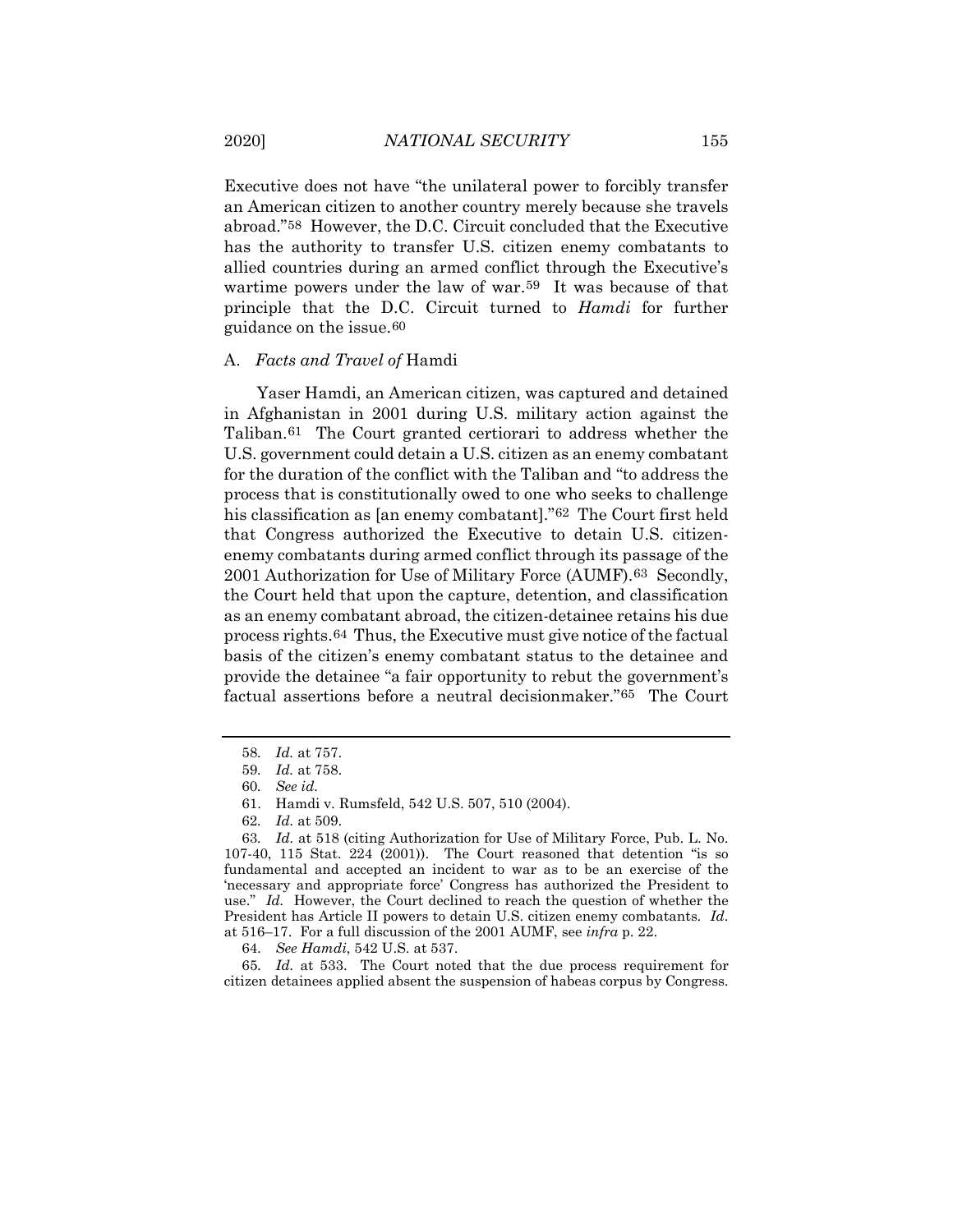emphasized that "the threats to military operations posed by a basic system of independent review are not so weighty as to trump a citizen's core rights to challenge meaningfully the government's case and to be heard by an impartial adjudicator."[66](#page-10-0)

## B. *The D.C. Circuit's Application of the* Hamdi *Analysis to* Doe

In *Doe,* the D.C. Circuit held that the Executive's authority to detain citizens and its authority to transfer citizens "essentially rise [and] fall together."[67](#page-10-1) The court relied on *Hamdi* to find that the government could *only* transfer Doe if it could show that "it [was] legally authorized to use military force against ISI[S]" and that it had "afford[ed] Doe an adequate opportunity to challenge the Executive's factual determination that he [was] an ISI[S] combatant."[68](#page-10-2) In large part, the D.C. Circuit's reasoning was predicated on the notion that the *Hamdi* Court allowed a citizen to challenge *both* the military authority to detain him *and* the factual basis for his detention—the latter of which is a changeable status.[69](#page-10-3) The logical extension of that holding, the court reasoned, must be that it would apply to the irrevocable process of transferring a citizen-detainee to a foreign country.[70](#page-10-4) Through the engagement of *Hamdi* in its decision, the D.C. Circuit established that *Hamdi*  must be part of the analysis courts conduct when reviewing transfers of U.S. citizens. Additionally, the D.C. Circuit's decision

<span id="page-10-2"></span><span id="page-10-1"></span>*Id.* at 536–37.

- 68*. Id.* at 758.
- 69*. Id.* at 763–64.

<span id="page-10-0"></span>*See id.* at 537. Furthermore, the Court stated that when due process is required, the processes by which such notice and opportunity to be heard are effectuated may differ due to the exigencies of armed conflict. *Id.* at 533. 66*. Id.* at 535. Justice O'Connor continued:

<sup>[</sup>A] state of war is not a blank check for the President when it comes to the rights of the Nation's citizens. . . . [I]t would turn our system of checks and balances on its head to suggest that a citizen could not make his way to court with a challenge to the factual basis for his detention by his Government, simply because the Executive opposes making available such a challenge.

<sup>67.</sup> Doe v. Mattis, 889 F.3d 745, 759 (D.C. Cir. 2018).

<span id="page-10-4"></span><span id="page-10-3"></span><sup>70</sup>*. Id*.See *Munaf* and the analysis below for more details about the Court's holding that the United States can transfer a U.S. citizen to *some* foreign countries depending on the circumstances. The courts analyze the issue of transfer by examining whether a treaty or statute exists or whether territorial jurisdiction, passive personality jurisdiction, and dual citizenship apply.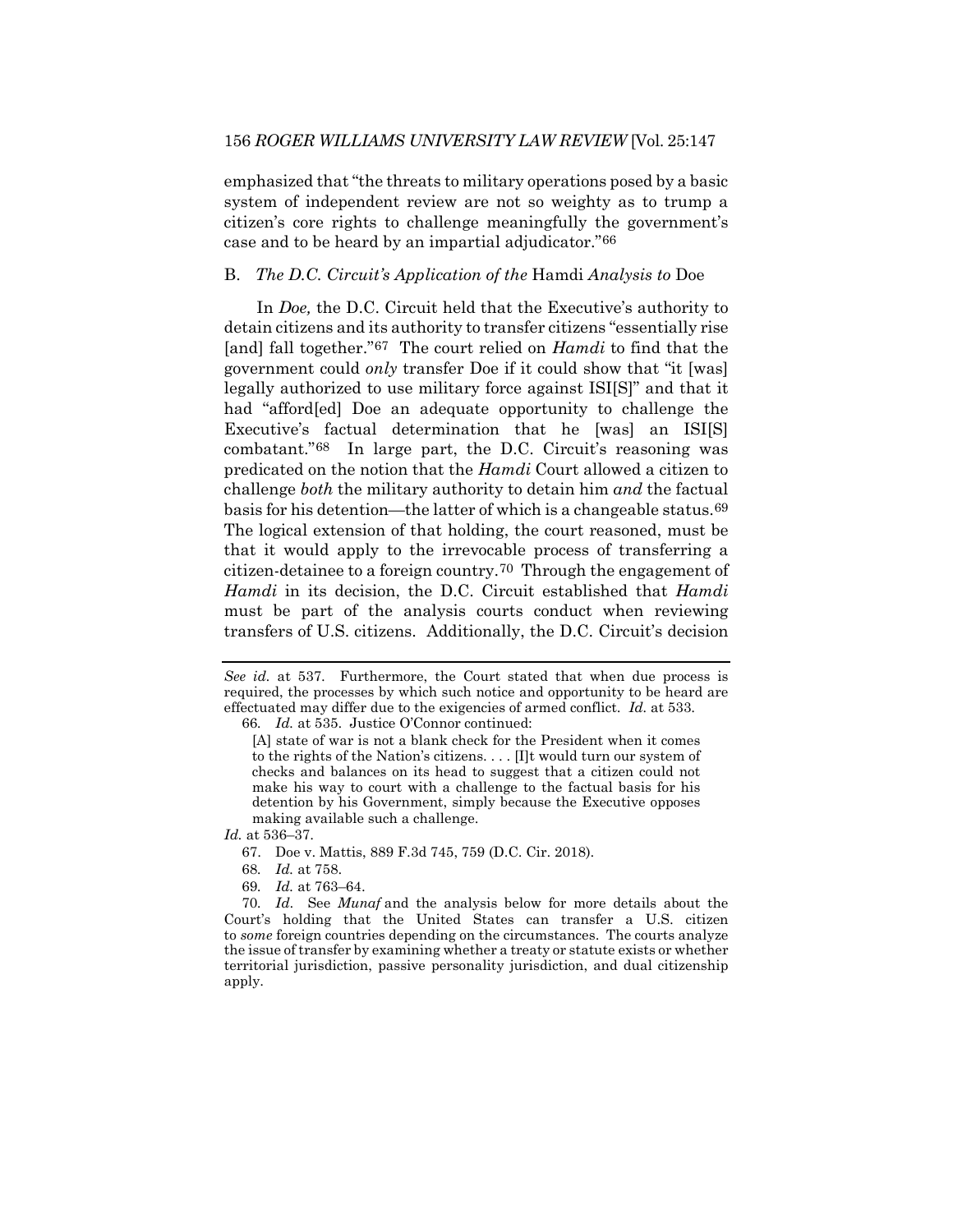highlighted the need to tailor judicial review to ensure that the Executive cannot circumvent the procedural protections the Court imposed in *Hamdi* when it wants to transfer a citizen enemy combatant.[71](#page-11-0)

#### III. FACTS AND TRAVEL OF *MUNAF V. GEREN*

In its analysis of Doe's transfer, the D.C. Circuit engaged in a deep discussion of the Court's holding in *Munaf v. Geren*, and that opinion's relationship to the central issue in *Doe*—the transfer of an American citizen to another country*.*[72](#page-11-1) Chief Justice Roberts authored the Court's unanimous decision in *Munaf*[.73](#page-11-2) He stated that the central issue was whether district courts "may exercise their habeas jurisdiction to enjoin our Armed Forces from transferring individuals detained within another sovereign's territory to that sovereign's government for criminal prosecution."[74](#page-11-3) In particular, the Court contemplated how the analysis of this issue changes when the detention and transfer occur "in the context of ongoing military operations conducted by American Forces overseas."[75](#page-11-4) The allegations against defendants Munaf and Omar[76](#page-11-5) were that they "ha[d] committed hostile or warlike acts in Iraq, pending investigation and prosecution in Iraqi courts under Iraqi law."[77](#page-11-6)

Shawqi Omar, a dual citizen of the United States and Jordan, claimed he voluntarily traveled to Iraq to find "reconstructionrelated work" following the U.S. invasion of Iraq in 2004.[78](#page-11-7) The

<sup>71</sup>*. See id.*

<span id="page-11-2"></span><span id="page-11-1"></span><span id="page-11-0"></span><sup>72</sup>*. See id*. at 752. Indeed, the lone dissent, written by Judge Henderson, relied primarily on *Munaf* as a justification to transfer Doe. *See id.* at 769–70 (Henderson, J., dissenting).

<sup>73.</sup> Munaf v. Geren, 553 U.S. 674, 679 (2008).

<sup>74</sup>*. Id.* at 689.

<sup>75</sup>*. Id.*

<span id="page-11-5"></span><span id="page-11-4"></span><span id="page-11-3"></span><sup>76</sup>*. Munaf* as heard by the Court was the result of two district court cases, *Omar v. Harvey* and *Munaf v. Geren*, with very similar facts that yielded two different decisions. *See* Mohammed v. Harvey, 456 F. Supp. 2d 115 (D.D.C. 2006); Omar v. Harvey, 416 F. Supp. 2d 19 (D.D.C. 2006). Both defendants appealed to the D.C. Circuit, and the court again came to two different results. *See* Munaf v. Geren, 482 F.3d 582 (D.C. Cir. 2007); Omar v. Harvey, 479 F.3d 1 (D.C. Cir. 2007). The Court then granted certiorari and the cases were joined under *Munaf v. Geren*, 553 U.S. 674 (2008).

<sup>77</sup>*. Munaf*, 553 U.S. at 679.

<span id="page-11-7"></span><span id="page-11-6"></span><sup>78</sup>*. Omar*, 479 F.3d at 3.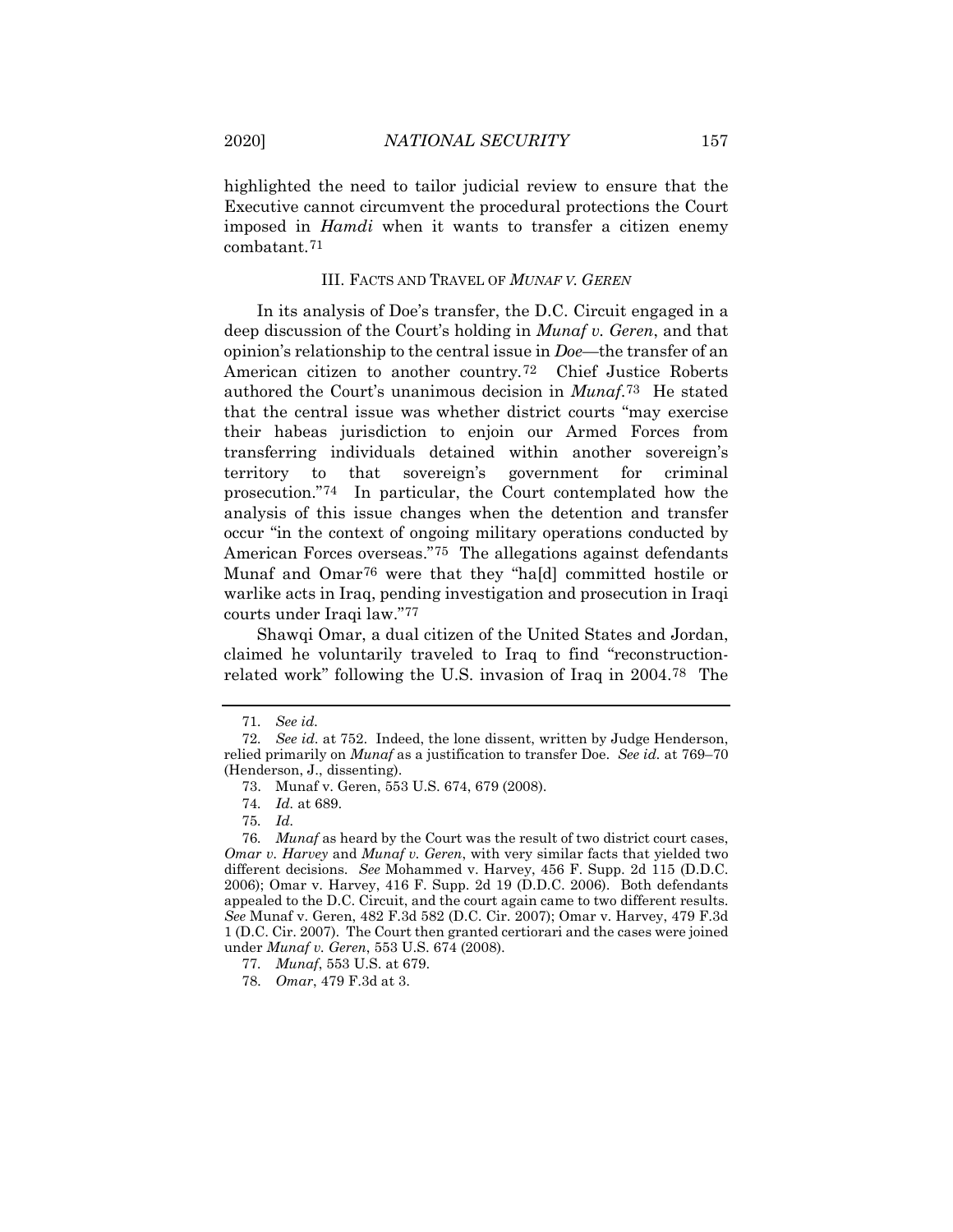U.S. government stated that U.S. military forces, as part of Multi-National Force-Iraq (MNF-I), captured Omar while conducting a raid on Abu Masab al-Zarqawi, an infamous former leader of Al Qaeda Iraq (AQI).[79](#page-12-0) The government asserted that Omar "facilitated terrorist activities both inside and outside of Iraq,"[80](#page-12-1) and "commit[ed] militant acts" against the U.S. and its allies.[81](#page-12-2) A three-member "MNF-I tribunal" of American military officers determined Omar was a "security internee" because he posed a threat to Iraq, and that Omar was an "enemy combatant" in the war on terrorism because of his alleged affiliation with AQI.[82](#page-12-3) The government claimed this panel was conducted in accordance with Article 5 of the Geneva Convention, where Omar heard the evidence against him, was able to make a statement, and was allowed to bring in "immediately available witnesses."[83](#page-12-4) Omar's case was reassessed later by the Combined Review and Release Board (CRRB), including American members of MNF-I, and the CRRB determined Omar remained a threat to Iraq.[84](#page-12-5) The CRRB later referred Omar to the Central Criminal Court of Iraq (CCCI) to be charged and tried.[85](#page-12-6) Omar's wife and son filed a motion to enjoin the transfer in the district court.[86](#page-12-7) The district court granted and the D.C. Circuit upheld the injunction[.87](#page-12-8) At the time *Munaf* was heard by the Court, Omar had not yet been charged with any crimes by the CCCI[.88](#page-12-9)

Mohammad Munaf, a dual citizen of the United States and Iraq, claimed he voluntarily traveled to Iraq in 2005 to serve as an interpreter for Romanian journalists.[89](#page-12-10) Shortly after their arrival in Iraq, the journalists were kidnaped and held captive for two

- 87*. Id.* (citing *Omar*, 479 F.3d at 1).
- <span id="page-12-10"></span>88*. Id.*

<span id="page-12-1"></span><span id="page-12-0"></span><sup>79</sup>*. Id.*

<sup>80</sup>*. Id.*

<sup>81</sup>*. Munaf*, 553 U.S. at 681.

<sup>82</sup>*. See id.* at 681–82.

<sup>83</sup>*. Id.* at 681.

<sup>84</sup>*. Id.* at 682.

<span id="page-12-9"></span><span id="page-12-8"></span><span id="page-12-7"></span><span id="page-12-6"></span><span id="page-12-5"></span><span id="page-12-4"></span><span id="page-12-3"></span><span id="page-12-2"></span><sup>85</sup>*. Omar*, 479 F.3d at 4. The Court noted that Omar would have already been charged and possibly tried by the CCCI but for his habeas petition. *Munaf*, 553 U.S. at 693–94.

<sup>86</sup>*. Munaf*, 553 U.S. at 682.

<sup>89</sup>*. Id.* at 683.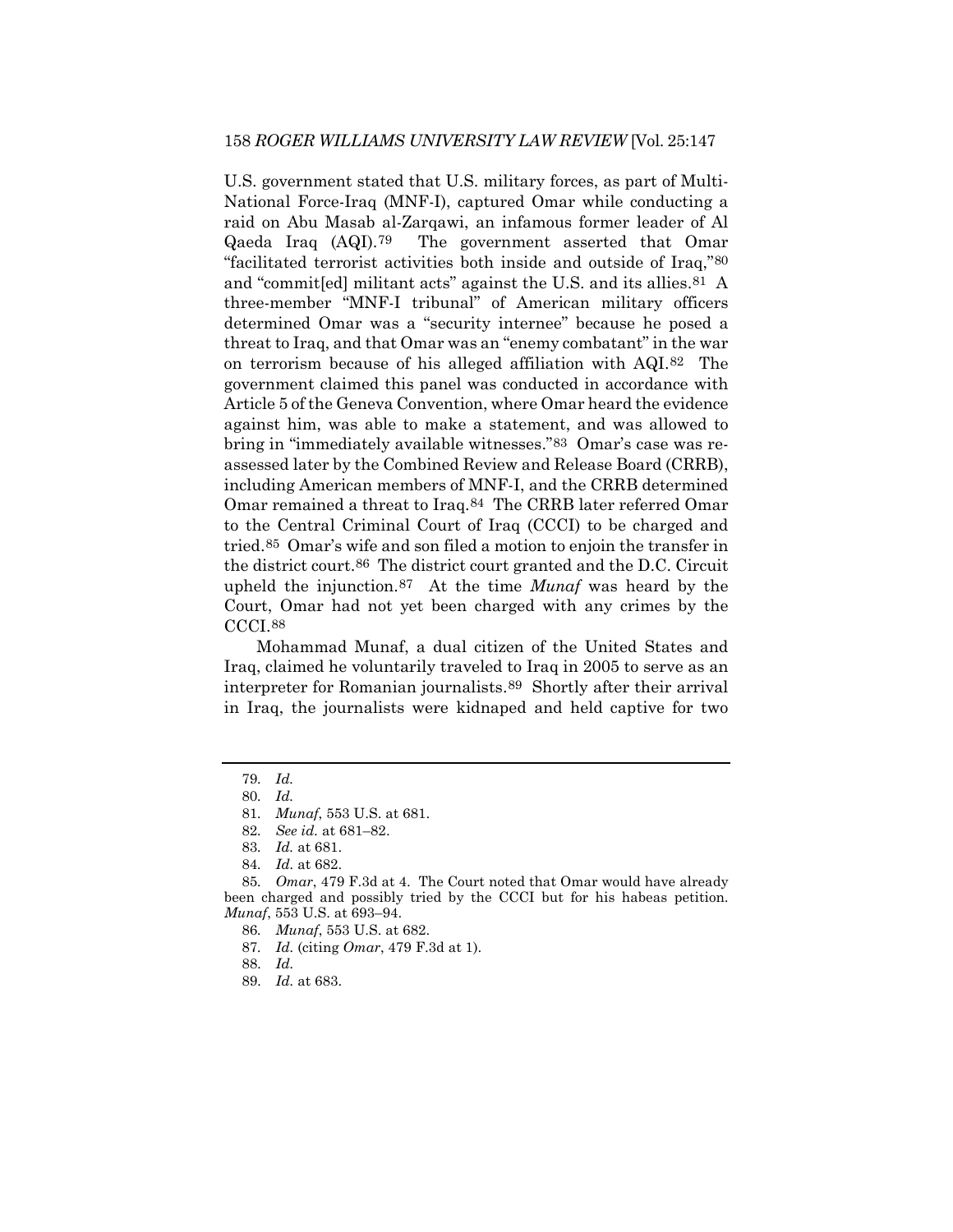months.[90](#page-13-0) MNF-I forces detained Munaf because they suspected him of "orchestrating" the kidnapings.<sup>[91](#page-13-1)</sup> Munaf then underwent the same military tribunal process described above.[92](#page-13-2) He was referred to the CCCI where he was subsequently convicted of kidnaping and sentenced to death.[93](#page-13-3) His sentence was later vacated and a new trial was granted.[94](#page-13-4) Munaf remained in the custody of the U.S. military while he awaited a new trial in the CCCI[.95](#page-13-5) Munaf's family filed a habeas petition that was dismissed by the district court for lack of jurisdiction.[96](#page-13-6) The D.C. Circuit then affirmed the dismissal.[97](#page-13-7) Munaf appealed, and the Court granted certiorari, consolidating *Munaf* and *Omar* into *Munaf v. Geren*.[98](#page-13-8)

In *Munaf*, the Solicitor General argued that the U.S. military, as part of MNF-I, was not acting as the United States, but rather as a part of a "multinational force," depriving Article III courts of jurisdiction to hear habeas petitions from detained American citizens in Iraq.[99](#page-13-9) The Solicitor General used *Hirota v. MacArthur*, a 1948 Court decision, to support that position.[100](#page-13-10) Because members of the U.S. military were not accountable to a separate MNF-I authority, but instead to the U.S. military command structure, the Court gave little weight to the multi-national character of MNF-I.[101](#page-13-11) The Court then distinguished Munaf and

91*. Id.*

<span id="page-13-4"></span><span id="page-13-3"></span><span id="page-13-2"></span><span id="page-13-1"></span><span id="page-13-0"></span>93. Munaf v. Geren, 482 F.3d 582, 582 (D.C. Cir. 2007), *vacated*, *Munaf*, 553 U.S. 674 (2008).

94*. Munaf*, 553 U.S*.* at 684.

95*. Id.*

<span id="page-13-7"></span><span id="page-13-6"></span><span id="page-13-5"></span>96*. Id.* (citing Mohammed v. Harvey, 456 F. Supp. 2d 115, 118, 122 (D.D.C. 2006)).

97*. Id.* (citing *Munaf*, 482 F.3d at 582).

98*. Id.* at 685.

99*. Id.*

<span id="page-13-10"></span><span id="page-13-9"></span><span id="page-13-8"></span>100*. Id.* at 686–87. The *Hirota* decision stated that the Court did not have jurisdiction to hear habeas claims by Japanese citizens detained, tried, and convicted in Japan by the International Tribunal for the Far East, and thus denied their petitions. *Id.* at 686–87; *see also* Hirota v. MacArthur, 338 U.S. 197 (1948).

<span id="page-13-11"></span>101*. See Munaf*, 553 U.S. at 687–88 (citing *Hirota*, 338 U.S. at 198–99).

<sup>90</sup>*. Id.*

<sup>92</sup>*. Id.*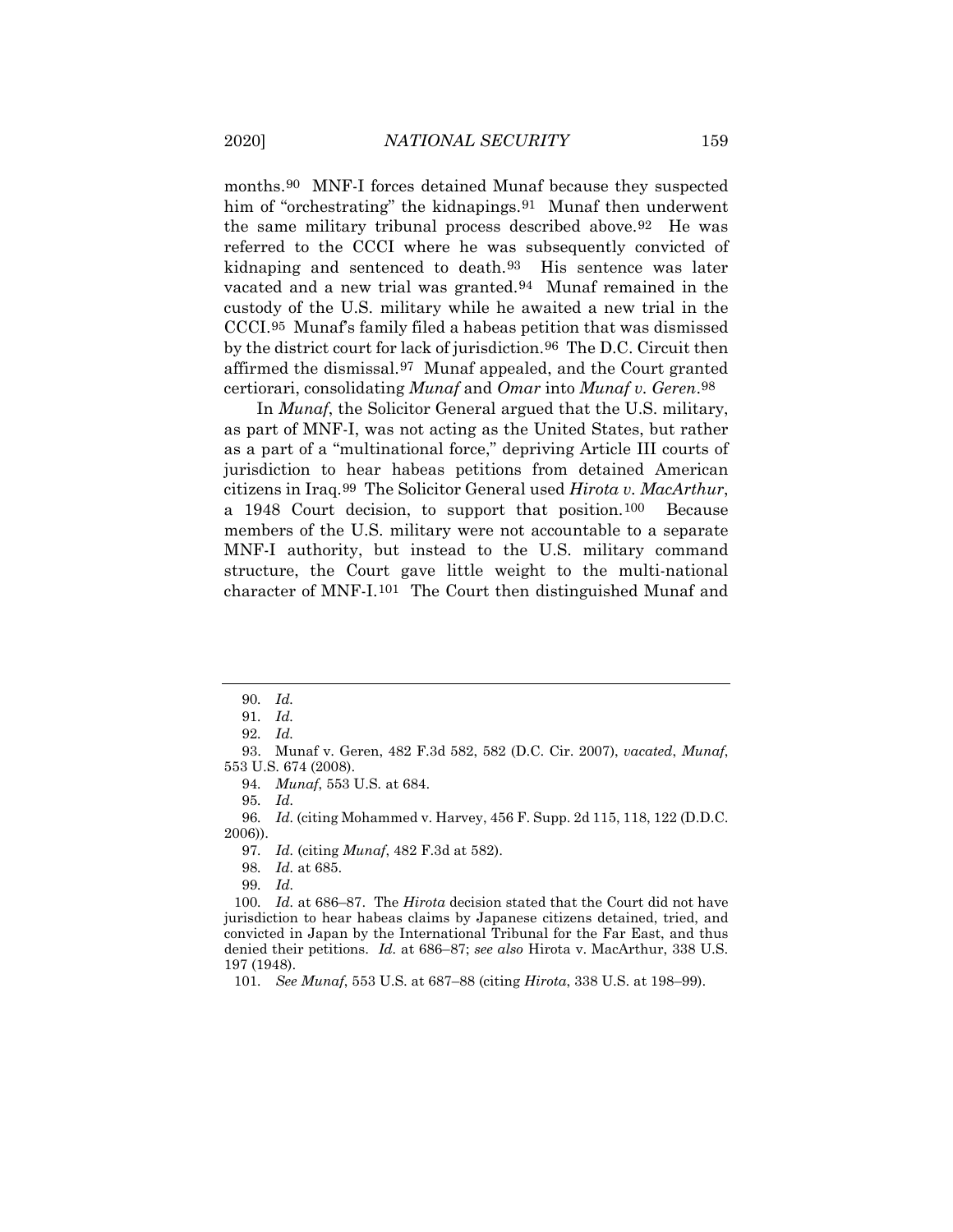Omar's circumstances from those of the petitioners in *Hirota*,[102](#page-14-0) holding that citizens detained overseas "by American soldiers subject to a [U.S.] chain of command" shall not be precluded from filing habeas petitions in U.S. courts.[103](#page-14-1)

Next, the Court considered whether "United States district courts may exercise their habeas jurisdiction to enjoin [U.S.] Armed Forces from transferring individuals detained within another sovereign's territory to that sovereign's government for criminal prosecution" during "ongoing military operations."[104](#page-14-2) After reviewing the lower courts' decisions, the Court examined the merits of both habeas petitions because there were "sensitive foreign policy issues" being litigated that required them to do so.[105](#page-14-3) The Court held that the U.S. government could transfer Omar and Munaf to the Iraqi authority and the CCCI to be adjudicated.[106](#page-14-4) To support this opinion, the Court reviewed both statutory and precedential history.

First, the Court discussed international law and the accepted principle that "[a] sovereign nation has exclusive jurisdiction to punish offenses against its laws committed within its borders,

104*. Id*. at 689.

<span id="page-14-4"></span>106*. See id.* at 692.

<span id="page-14-0"></span><sup>102</sup>*. Id.* at 688. The majority rejected the government's argument that *Hirota* held the appropriate gravitas on which to place a case such as *Munaf. See id.* at 686–88.

<span id="page-14-1"></span><sup>103</sup>*. Id.* at 688. The Court noted that while the government of Iraq retains ultimate responsibility for "the arrest, detention and imprisonment of individuals who violate its laws," it is the MNF-I that "maintains physical custody" of any such individuals during Iraqi criminal proceedings. *Id.* at 698. The detention facilities are "under the command of United States military officers who report to General David Petraeus," thus the United States retained its authority over Munaf and Omar, answering the jurisdiction question. *Id.* at 681, 686.

<span id="page-14-3"></span><span id="page-14-2"></span><sup>105</sup>*. Id.* at 692 (citing Youngstown Sheet & Tube Co. v. Sawyer (*Steel Seizure*), 343 U.S. 579, 584–585 (1952)). The Court noted in the case of Omar that the lower courts erroneously granted an injunction to enjoin Omar's transfer when they declared the *jurisdictional* issues "so serious, substantial, difficult, and doubtful, as to make them fair ground for litigation and thus for more deliberative investigation" before a transfer could occur. *Id.* at 690 (quoting Omar v. Harvey, 416 F. Supp. 2d 19, 23–24, 27 (D.D.C. 2006)). The Court suggested that hard jurisdictional issues are not enough to use the "extraordinary and drastic remedy" of an injunction. *Id.* at 676. The lower courts erred in dismissing Munaf's habeas petition due to lack of jurisdiction, as the Court had found that Article III courts can hear petitions from American citizens held by the American military overseas. *Id.* at 688, 691.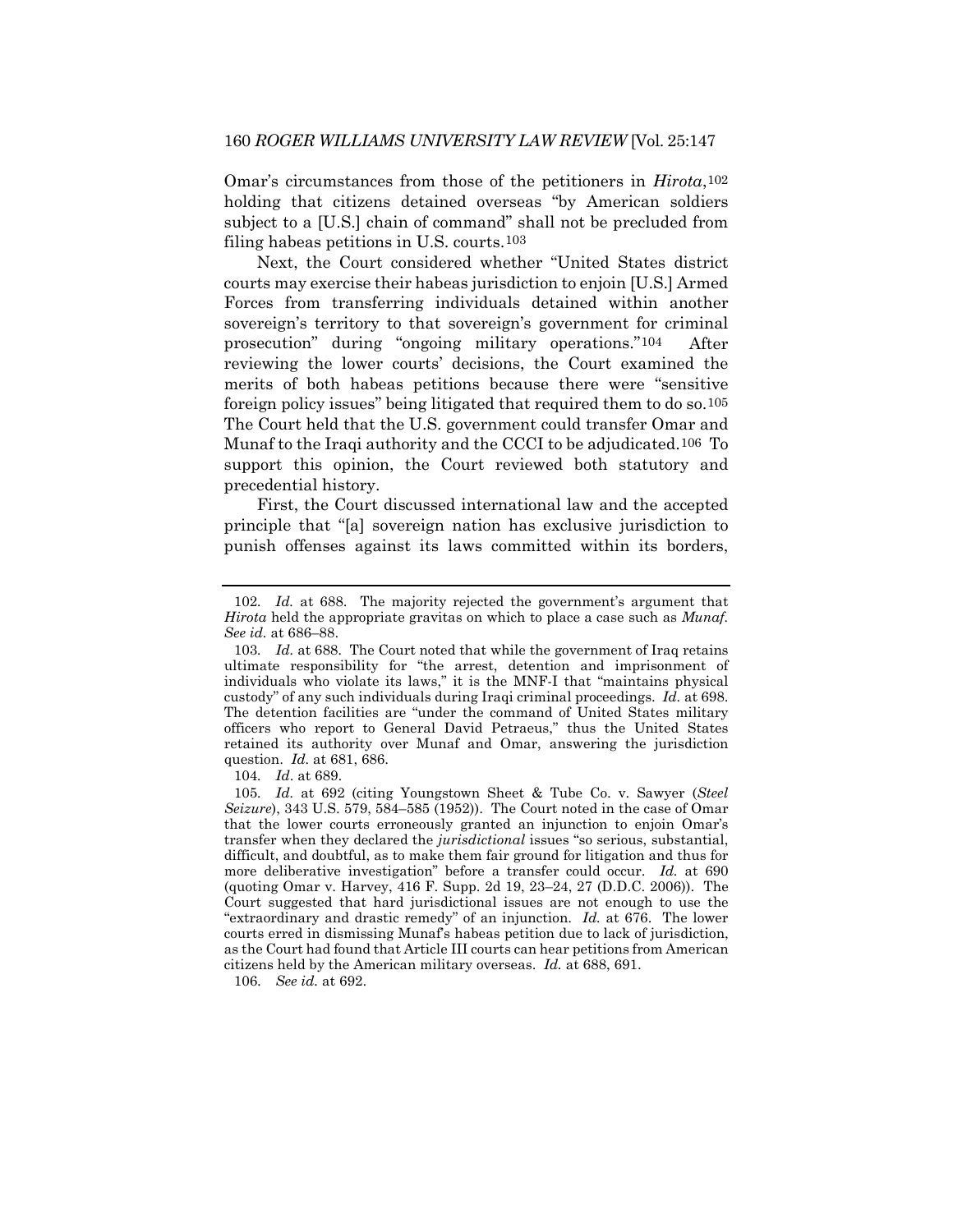unless it expressly or impliedly consents to surrender its jurisdiction."[107](#page-15-0) A sovereign's right to adjudicate crimes committed within its borders or against its people<sup>[108](#page-15-1)</sup> exists "whether or not the pertinent criminal process comes with all the rights guaranteed by our Constitution."[109](#page-15-2) Chief Justice Roberts stated that "[n]ot only have we long recognized the principle that a nation state reigns sovereign within its own territory, we have twice applied that principle to reject claims that the Constitution precludes the Executive from transferring a prisoner to a foreign country for prosecution in an allegedly unconstitutional trial."[110](#page-15-3) Judicial review of such cases requires an examination of whether a statute or the Constitution precludes an American citizen from being transferred or extradited.[111](#page-15-4) In particular, the Court asserted that it would not issue a court order "requiring the United States to shelter [citizens] from the sovereign government seeking to have them answer for alleged crimes committed within that sovereign's borders."[112](#page-15-5)

One of the cases referenced above in which the Court rejected a claim that the Constitution precluded the Executive from transferring a prisoner to a foreign country was *Wilson v. Girard*. In *Wilson*, an American citizen and member of the U.S. military killed a Japanese woman.[113](#page-15-6) Japan wanted to exercise its right to adjudicate the matter in order to vindicate the rights of its own citizen, but it had ceded some of its (normally exclusive) jurisdiction to adjudicate crimes committed within its borders to the United States as a part of an international treaty.[114](#page-15-7) The Court reviewed that treaty to determine if the United States waiving a possible claim to adjudication jurisdiction over Wilson was *precluded* by a

<sup>107</sup>*. Id.* at 694–95 (quoting Wilson v. Girard, 354 U.S. 524, 529 (1957)).

<span id="page-15-1"></span><span id="page-15-0"></span><sup>108</sup>*. See* Am. Soc'y Int'l L., *Jurisdictional, Preliminary, and Procedural Concerns*, *in* BENCHBOOK ON INTERNATIONAL LAW § II.A (Diane Marie Amann ed., 2014), www.asil.org/benchbook/jurisdiction.pdf [https://perma.cc/ V69Z-U9H9] (discussing bases upon which sovereigns found power to adjudidcate individuals).

<span id="page-15-2"></span><sup>109</sup>*. Munaf*, 553 U.S. at 695.

<sup>110</sup>*. Id.*

<span id="page-15-5"></span><span id="page-15-4"></span><span id="page-15-3"></span><sup>111</sup>*. See* Wilson v. Girard, 354 U.S. 524, 530 (1957) (per curiam).

<sup>112</sup>*. Munaf,* 553 U.S. at 694.

<span id="page-15-6"></span><sup>113</sup>*. Wilson*, 354 U.S. at 525.

<span id="page-15-7"></span><sup>114</sup>*. See id.* at 526–28.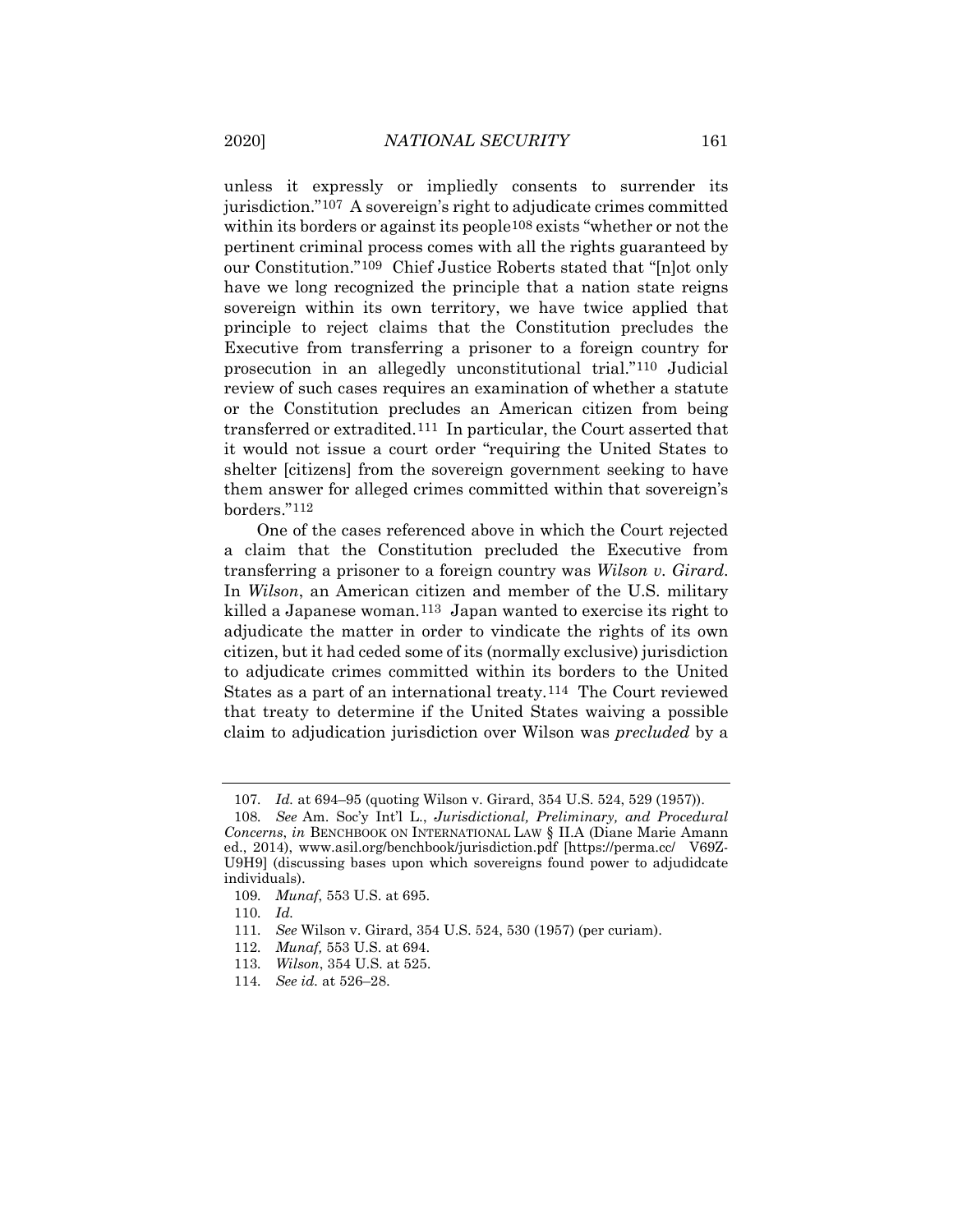statute or the Constitution.[115](#page-16-0) If the waiver was not precluded, the United States wanted to carry it out for comity-related reasons and to avoid a dispute over which country truly had "primary jurisdiction."[116](#page-16-1) The Court found that nothing in the Constitution nor any statute enacted subsequent to the treaty prevented the United States from waiving its jurisdiction.[117](#page-16-2) The Court in 2008 applied similar reasoning—that nothing in the Constitution nor any statute or treaty allowed an American court to prevent a foreign country from adjudicating a crime committed within its borders—to hold that the United States could transfer Omar and Munaf to Iraqi custody so that Iraq could exercise its sovereign right to prosecute crimes committed within its own borders[.118](#page-16-3)

Second, the Court discussed Omar and Munaf's argument that *Valentine v. United States*[119](#page-16-4) was the more appropriate precedent to apply to their case.[120](#page-16-5) In particular, the petitioners argued that the "Executive may not extradite a person held within the United States unless 'legal authority' to do so 'is given by act of Congress or by the terms of a treaty.'"[121](#page-16-6) That was essentially the inverse of the government's argument in *Wilson*. The Court's analysis in *Valentine* differed from that in *Wilson* because the American citizens to be transferred had already returned to the United States, so *Wilson* was not an extradition case while *Valentine* was.[122](#page-16-7) While it is possible for the President and Congress to allow American citizens to be extradited to foreign sovereigns for prosecution, the Court in *Valentine* held that this Executive

<span id="page-16-4"></span>119. Valentine v. United States *ex rel* Neidecker, 299 U.S. 5 (1936). Two American citizens were accused of committing crimes in France and had already returned to the United States when France approached the United States to request transfer. *Id.* at 6. The Court held that the Executive did not have the inherent power to transfer U.S. citizens already on U.S. soil to France without Congressional authorization through treaty or statute. *Id.* at 18.

<span id="page-16-7"></span>122*. Id.*

<sup>115</sup>*. Id.* at 530.

<sup>116</sup>*. See id.* at 529.

<sup>117</sup>*. See id.* at 530.

<span id="page-16-3"></span><span id="page-16-2"></span><span id="page-16-1"></span><span id="page-16-0"></span><sup>118</sup>*. See* Munaf v. Geren, 553 U.S. 674, 696 (2008). The Court also discussed *Neely v. Henkel*, 180 U.S. 109 (1901), where the United States permitted an American citizen accused of violating Cuban law to be transferred to Cuba for adjudication even though "Cuban law did not provide the panoply of rights guaranteed [Neely] by the Constitution of the United States." *Id.*

<span id="page-16-5"></span><sup>120</sup>*. Munaf*, 553 U.S. at 704.

<span id="page-16-6"></span><sup>121</sup>*. Id.* (quoting *Valentine*, 299 U.S. at 9).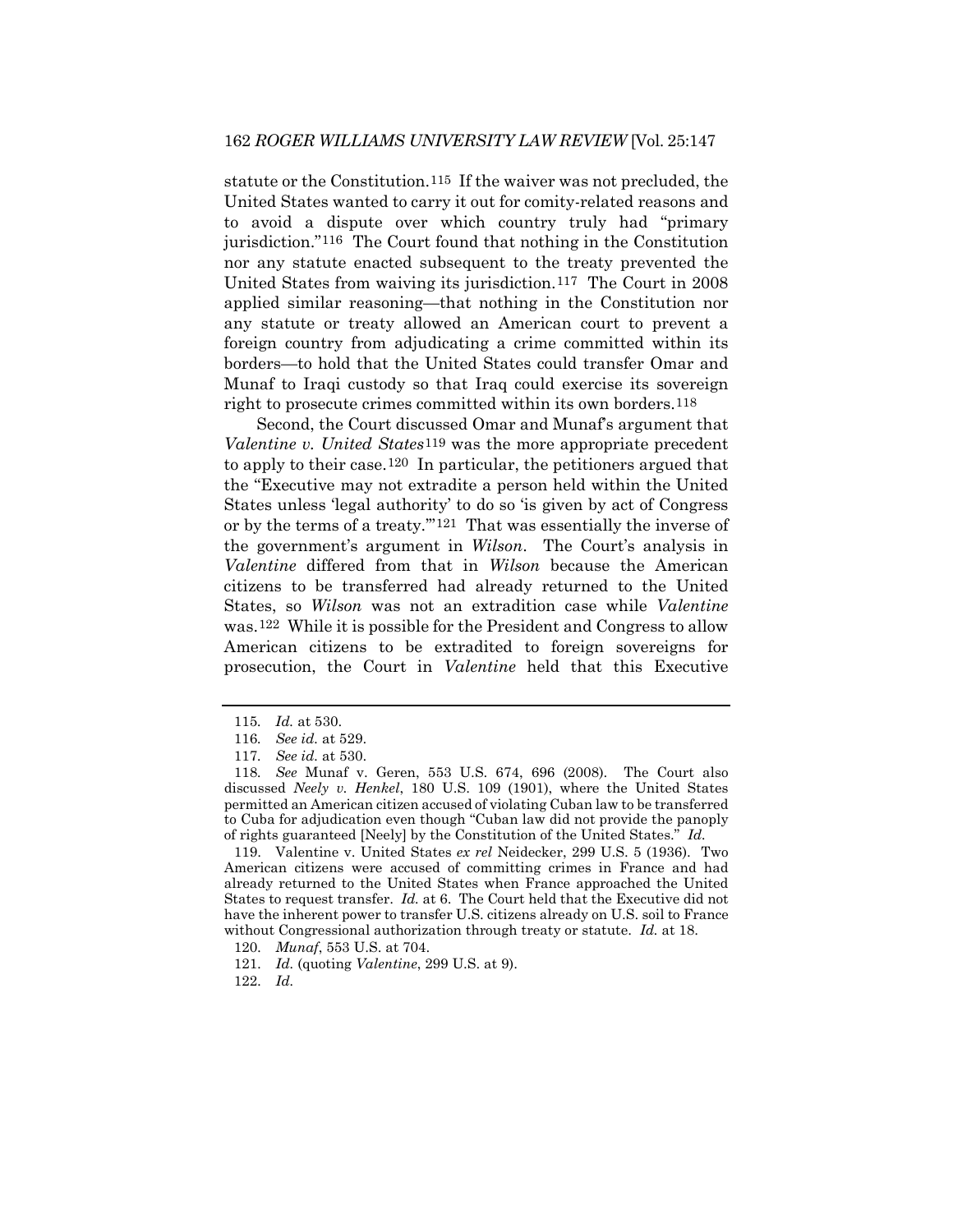authority *solely* comes from Congressional action, (i.e., ratifying treaties or passing laws) and is not part of the Executive's constitutional authority.[123](#page-17-0) 

The Court distinguished *Munaf* from *Valentine*.[124](#page-17-1) Chief Justice Roberts asserted that there is a major difference between the Executive extraditing a citizen held in the United States and the Executive transferring to a sovereignty "an individual captured and already detained in that country's territory."[125](#page-17-2) Munaf and Omar voluntarily traveled to Iraq and allegedly committed crimes therein, thus they were "subject to the territorial jurisdiction of that sovereign, not of the United States.["126](#page-17-3) Additionally, the petitioners were being held by the U.S. military acting as part of MNF-I and on behalf of the Iraqi government, making it all the more absurd that the petitioners could not be transferred to the CCCI for adjudication.[127](#page-17-4) Indeed, the Court referred back to *Wilson*  as the appropriate precedent to apply to *Munaf*: it sought statutory or constitutional language that would *preclude* the petitioners' transfer and found none.[128](#page-17-5) Thus, the Court held that the two men had no claim for relief.[129](#page-17-6)

## IV. APPLYING *MUNAF* TO *DOE* TO ANALYZE THE GOVERNMENT'S AUTHORITY TO TRANSFER AN ALLEGED U.S. CITIZEN-ENEMY COMBATANT

In a two-to-one decision, the D.C. Circuit foreclosed the government's efforts to transfer Doe to Country B, and required seventy-two hours' notice if it intended to transfer him to Country A.[130](#page-17-7) However, this issue could well arise again given the potential for the capture of another American citizen fighting for ISIS

<span id="page-17-0"></span><sup>123</sup>*. Valentine*, 299 U.S. at 9.

<span id="page-17-2"></span><span id="page-17-1"></span><sup>124</sup>*. Munaf*, 553 U.S. at 704.

<sup>125</sup>*. Id*.

<sup>126</sup>*. Id*.

<sup>127</sup>*. Id.*

<sup>128</sup>*. Id.* at 705.

<sup>129</sup>*. Id.*

<span id="page-17-7"></span><span id="page-17-6"></span><span id="page-17-5"></span><span id="page-17-4"></span><span id="page-17-3"></span><sup>130</sup>*. See* Doe v. Mattis, 889 F.3d 745, 768 (D.C. Cir. 2018). Again, Country A and Country B likely were Syria and Saudi Arabia. Savage *et al.*, *supra* note 2.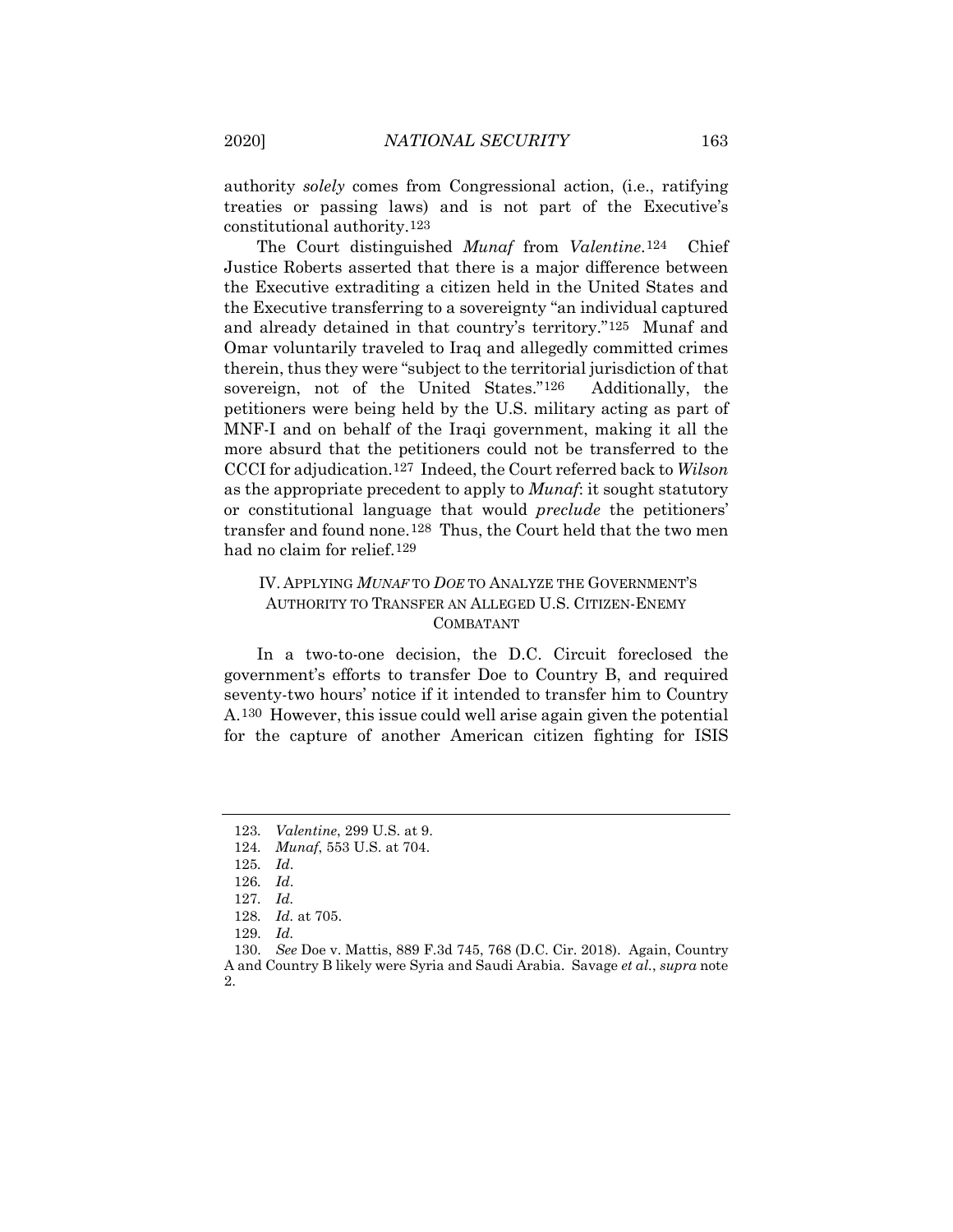overseas[131](#page-18-0) and the strength of Judge Henderson's dissent, which could very well become the majority opinion in another such case.[132](#page-18-1) To that end, this section will examine further the ways in which *Munaf* is analogous to or can be distinguished from *Doe* in order to supply a better rationale that is more protective of individual rights than the D.C. Circuit's method.

Justice Souter wrote a separate concurrence in *Munaf* in which he outlined the eight "circumstances essential to the Court's holding," offering a narrow reading of the decision. The list is helpful in analyzing the application of *Munaf* to the facts in *Doe.*  Justice Souter wrote:

(1) Omar and Munaf "voluntarily traveled to Iraq." They are being held (2) in the "territory" of (3) an "ally" of the United States, (4) by our troops, (5) "during ongoing hostilities" that (6) involv[e] our troops." (7) The government of a foreign sovereign, Iraq, has decided to prosecute them "for crimes committed on its soil." And, (8) "the State Department has determined that . . . the department that would have authority over Munaf and Omar . . . as well as its prison and detention facilities have generally met internationally accepted standards for basic prisoner needs."[133](#page-18-2)

The first seven of the eight circumstances are highly relevant factors that could impact the fate of another John Doe and are fully examined below.

<span id="page-18-0"></span><sup>131</sup>*. See* ALEXANDER MELEAGROU-HITCHENS ET AL., THE TRAVELERS: AMERICAN JIHADISTS IN SYRIA AND IRAQ 2, 75, 77 (2018), https://extremism.gwu.edu/sites/g/files/zaxdzs2191/f/TravelersAmericanJihad istsinSyriaandIraq.pdf [https://perma.cc/2HBJ-8MDL]; *see also* Mark Berman, *Young Men Left America to Join ISIS. They Ended Up Cooking and Cleaning for the Caliphate.*, WASH. POST (Feb. 8, 2018), https://www. washingtonpost.com/news/post-nation/wp/2018/02/08/young-men-left-america -to-join-isis-they-fled-when-it-didnt-live-up-to-their-expectations/ [https://perma.cc/P7YN-NTRH].

<span id="page-18-1"></span><sup>132</sup>*. Doe*, 889 F.3d at 784 (Henderson, J., dissenting) (arguing that *Munaf* should control the *Doe* decision, thus Doe's petition should be denied and the government may either continue to detain Doe or transfer him to "an ally with a facially strong interest in him").

<span id="page-18-2"></span><sup>133</sup>*. Munaf*, 553 U.S*.* at 706 (Souter, J., concurring) (alteration in original) (citations omitted).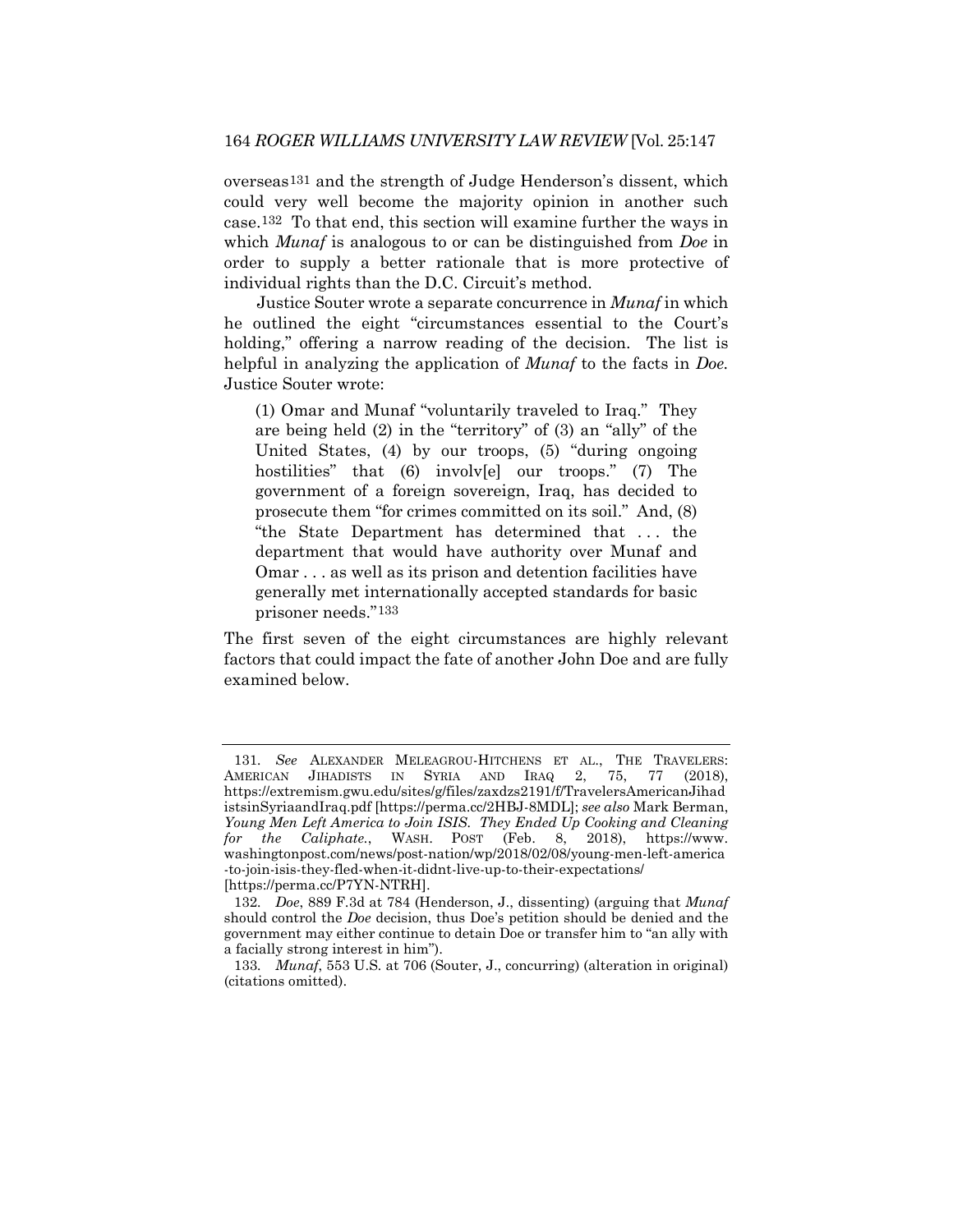First, Justice Souter noted the issue of voluntary travel. In *Munaf,* Omar and Munaf had traveled to Iraq of their own volition.[134](#page-19-0) Similarly, Doe voluntarily traveled to Syria.[135](#page-19-1) In both cases, the petitioners advanced innocent explanations for their travels in an attempt to counter the alleged purpose advanced by the government.[136](#page-19-2) The Court seemed to put significance on this factor in *Munaf* because it assigned some weight to the fact that petitioners had voluntarily entered a sovereign land, allegedly committed crimes therein, and then tried to evade accountability for those crimes within the country.[137](#page-19-3) However, while Doe entered Syria voluntarily, Syria was not seeking to prosecute him.[138](#page-19-4) 

Numbers two through four in Justice Souter's list include that the U.S. citizens were being held "in the 'territory' of [] an 'ally' of the United States" by U.S. troops."[139](#page-19-5) As with Omar and Munaf, Doe was held in Iraq, an ally of the United States, by U.S. forces. While all three men were in "the immediate 'physical custody' of American soldiers [or American law enforcement officers] who answer[ed] only to an American chain of command," the story of Doe diverged from those of Omar and Munaf[.140](#page-19-6) Omar and Munaf were held by the U.S. military on behalf of the Iraqi Interim Government while *Iraq* conducted investigations and brought or sought to bring charges against Omar and Munaf for activities allegedly committed *inside* Iraq as part of *Al Qaeda*.[141](#page-19-7) In contrast, Doe was held by the U.S. military on behalf of the U.S. military

<sup>134</sup>*. Id.* at 694 (majority opinion).

<sup>135.</sup> Respondent's Factual Return, *supra* note 9, at 35.

<span id="page-19-2"></span><span id="page-19-1"></span><span id="page-19-0"></span><sup>136.</sup> Munaf claimed to have entered Iraq to serve as a translator for Romanian journalists. *Munaf*, 553 U.S. at 683. Omar claimed he entered Iraq in 2002 to find work in the reconstruction effort. *See Urgent Action: Man Arbitrarily Held After Serving Sentence*, AMNESTY INT'L (Nov. 14, 2013), https://www.amnesty.org/download/Documents/16000/mde140182013en.pdf [https://perma.cc/GYS4-GWZ7]. Doe claimed to have entered Syria as a journalist seeking to report on ISIS. Petitioner's Response to the Respondent's Factual Return at 1, Doe v. Mattis, 889 F.3d 745 (D.C. Cir. 2018) (No. 1:17-cv-2069).

<sup>137</sup>*. Munaf*, 553 U.S. at 694.

<span id="page-19-6"></span><span id="page-19-5"></span><span id="page-19-4"></span><span id="page-19-3"></span><sup>138.</sup> Nothing in the materials submitted by the ACLU or the government suggested that Iraq or any other nation was actively seeking to prosecute as a right of its sovereignty.

<sup>139</sup>*. Munaf*, 553 U.S. at 706 (Souter, J., concurring).

<sup>140</sup>*. Id.* at 685 (majority opinion).

<span id="page-19-7"></span><sup>141</sup>*. See id.* at 680–81.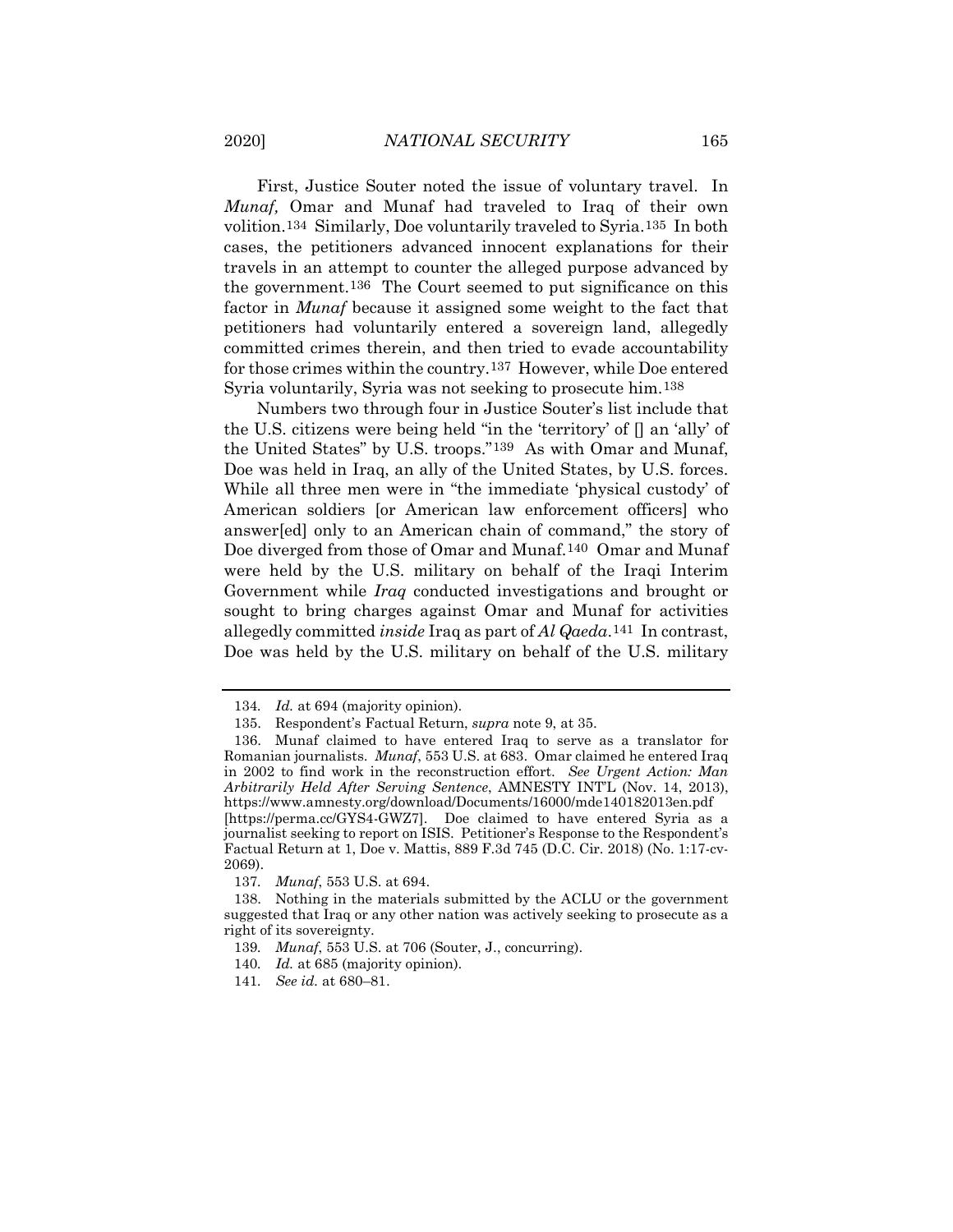while the *DoD* conducted investigations to determine Doe's status, stating Doe had allegedly committed crimes *in Syria* as part of *ISIS*.[142](#page-20-0) Just as the Court held in *Munaf*, the D.C. Circuit held that because Doe was detained by the U.S. military under an American chain of command and the "[U.S.] official charged with his detention ha[d] 'the power to produce' him," the federal district courts had jurisdiction to hear Doe's Habeas Petition.[143](#page-20-1) However, the distinction regarding who was investigating the respective defendants, and for what purpose, is critical regarding whether the court will affirm or deny the transfer of U.S. citizens to a foreign government for adjudication.

Numbers five and six of Souter's list stated that the citizens were captured and detained "during ongoing hostilities" that "involv[e] our troops.["144](#page-20-2) Omar and Munaf were captured in 2004 and 2005 respectively by U.S. forces operating under the authority of MNF-I that were undertaking a military mission sanctioned by Congress through both the 2001 AUMF[145](#page-20-3) and the 2002 AUMF,[146](#page-20-4) as well as the United Nations Security Council (UNSC) resolutions

<sup>142.</sup> Doe v. Mattis, 889 F.3d 745, 749 (D.C. Cir. 2018).

<sup>143</sup>*. Munaf*, 553 U.S. at 686.

<sup>144</sup>*. Id.* at 706 (Souter, J., concurring) (alteration in original).

<span id="page-20-3"></span><span id="page-20-2"></span><span id="page-20-1"></span><span id="page-20-0"></span><sup>145.</sup> Congress passed the 2001 AUMF to authorize the Executive's use of "necessary and appropriate force" against "nations, organizations, or persons he determines planned, authorized, committed, or aided the terrorist attacks that occurred on September 11, 2001." Authorization for Use of Military Force, Pub. L. No. 107–40, 115 Stat. 224 (2001). The ACLU contended that Congress was very specific in its authorization, limiting the President to use force only against those who perpetrated or aided in the perpetration of the September 11, 2001 attacks. Petitioner's Response to the Respondent's Factual Return, *supra* note 136, at 10–12.

<span id="page-20-4"></span><sup>146.</sup> In 2002, Congress passed an AUMF to authorize the Executive's use of "necessary and appropriate" force to defend the United States from the threat of Iraq and "to enforce all relevant United Nations Security Council resolutions regarding Iraq." Authorization for Use of Military Force Against Iraq Resolution of 2002, Pub. L. No. 107–243, 116 Stat. 1498 (2002). The ACLU argued that, based on its review of the legislative history, the 2002 AUMF was not intended to extend to terrorist groups operating in Iraq, or to extend beyond the Iraqi borders, but instead was solely intended to provide Congressional authorization to overthrow Hussein and eliminate the threat Hussein posed to the United States and the rest of the world, per the UNSC resolutions. Petitioner's Response to the Respondent's Factual Return, *supra*  note 136, at 29–33.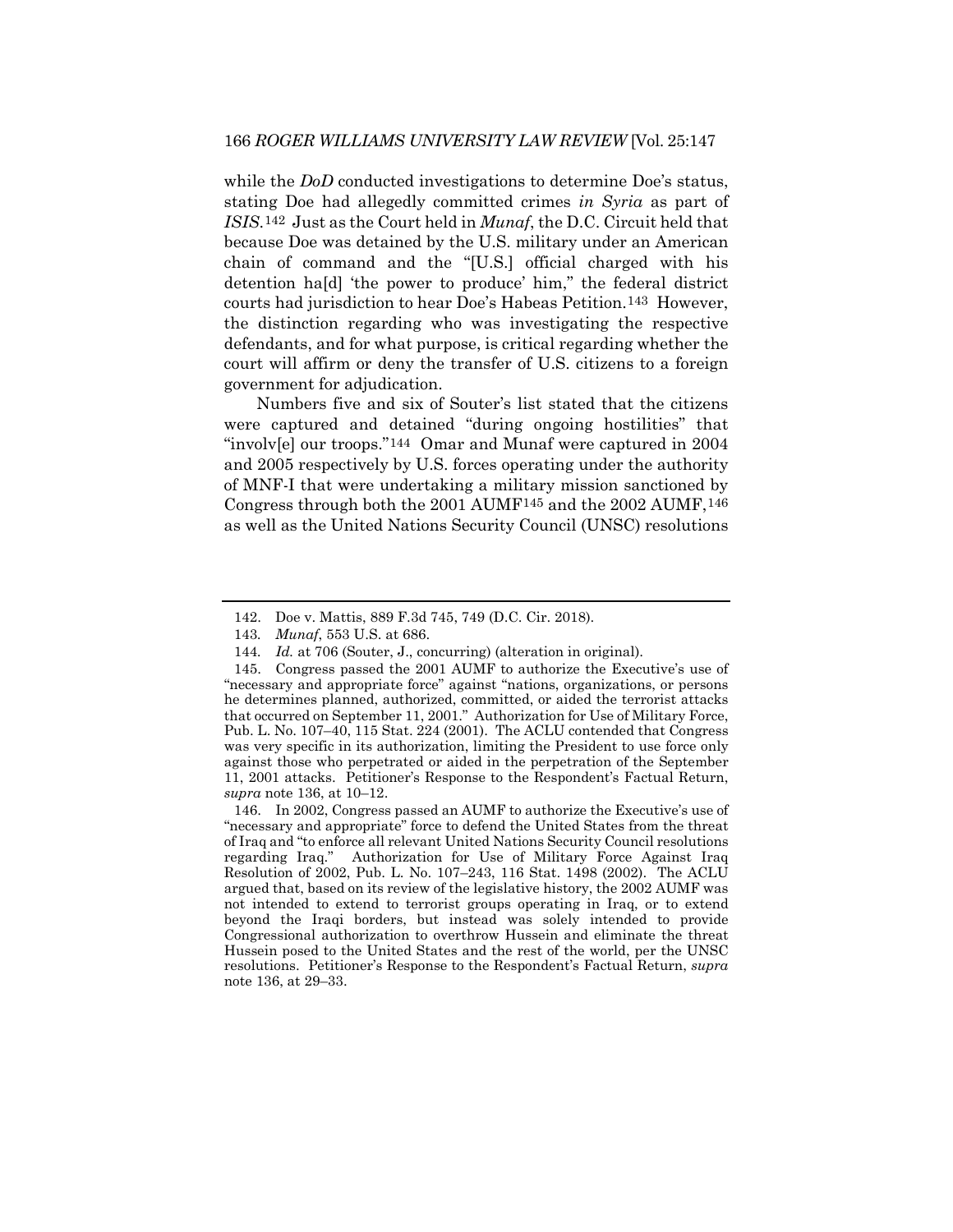enacted between 1996 and 2007.[147](#page-21-0) Between 2004 and 2005, Iraq's fledgling Interim Government was in place and the U.S. had transitioned from occupier to member of MNF-I to assist the Interim Government[.148](#page-21-1) The Iraqi Interim Government was an ally to the United States in its efforts to stabilize Iraq and suppress the militant opposition to both the American occupation and the Interim Government.[149](#page-21-2) The U.S. military fought alongside twenty-six other nations and Iraqi government forces, all with authorization from Congress and a mandate from the UNSC.[150](#page-21-3) Thousands of U.S. troops were on the ground in active combat from 2003 through 2011[.151](#page-21-4) However, in 2011, President Obama officially ended the Iraq War, withdrawing thousands of U.S. troops and transitioning U.S. forces to training and strategic support roles.[152](#page-21-5)

As the government noted in its Factual Return in *Doe*, Al Qaeda, the Taliban, and their related local subsidiaries were the primary targets of U.S. forces in both Iraq and Afghanistan.[153](#page-21-6) When both Omar and Munaf were captured between 2004 and 2005, the Iraqi Interim Government and MNF-I forces were

<span id="page-21-0"></span><sup>147</sup>*. See U.N. Documents for Iraq: Security Council Resolutions*, SECURITY COUNCIL REP., https://www.securitycouncilreport.org/un\_documents\_type/ security-council-resolutions/page/2?ctype=Iraq&cbtype=iraq%2F#038 [https:// perma.cc/KAH9-7572] (last visited Nov. 7, 2019). The earlier resolutions related to Iraq's attempts to generate nuclear weapons and its unwillingness to comply with disarmament. *Id.* In 2002, the resolution was related to Iraq's unwillingness to allow inspectors in to determine the nature of the weapons. *Id.* The resolutions passed from 2003 through 2007 related to occupation and the creation of MNF-I. *Id.*

<span id="page-21-1"></span><sup>148</sup>*. Iraq Profile—Timeline*, BBC (Oct. 3, 2018), https://www.bbc.com/ news/world-middle-east-14546763 [https://perma.cc/LE8D-JJQG].

<span id="page-21-2"></span><sup>149</sup>*. Id.*; *see also* Kyle Crichton et al., *Timeline of Major Events in the Iraq War*, N.Y. TIMES, https://archive.nytimes.com/www.nytimes.com/interactive/ 2010/08/31/world/middleeast/20100831-Iraq-Timeline.html#/#time111\_3262

<sup>[</sup>https://perma.cc/FS5W-PKG2] (last visited Nov. 7, 2019); *The Iraq War: 2003- 2011*, COUNCIL ON FOREIGN REL., https://www.cfr.org/timeline/iraq-war [https://perma.cc/7BNJ-6FA5] (last visited Nov. 7, 2019).

<span id="page-21-3"></span><sup>150</sup>*. See* Munaf v. Geren, 553 U.S. 674, 679 (2008); Authorization for Use of Military Force Against Iraq Resolution of 2002.

<sup>151</sup>*. The Iraq War: 2003-2011*, *supra* note 149.

<span id="page-21-6"></span><span id="page-21-5"></span><span id="page-21-4"></span><sup>152.</sup> Press Release, The White House, Remarks by the President on Ending the War in Iraq, (Oct. 21, 2011), https://obamawhitehouse.archives.gov/thepress-office/2011/10/21/remarks-president-ending-war-iraq [https://perma.cc/ KG5K-C6BA].

<sup>153.</sup> Respondent's Factual Return, *supra* note 9, at 5–9.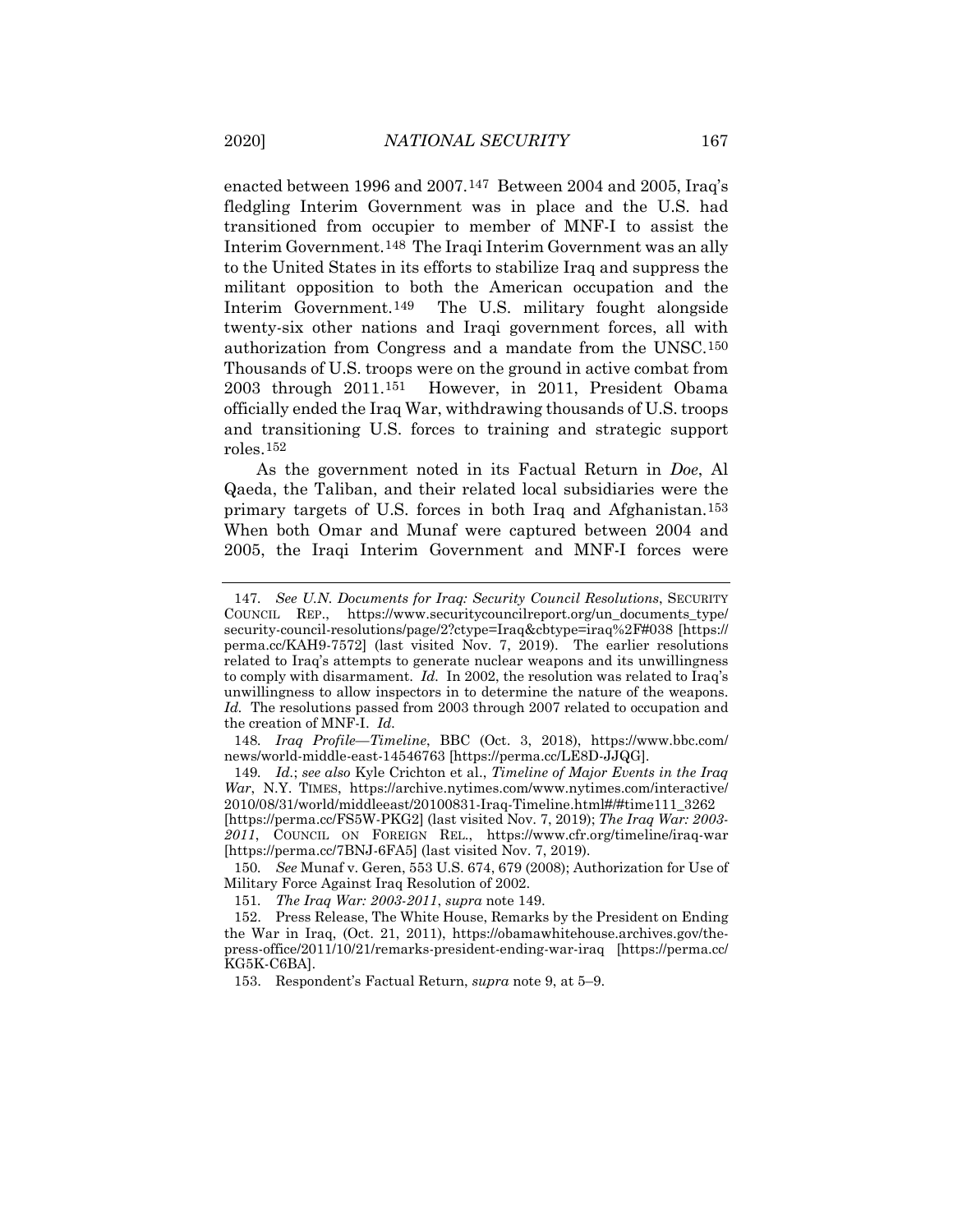intensely fighting against Al Qaeda and insurgent attacks in Iraq.[154](#page-22-0) Omar was suspected of participating in Al Qaeda, and Munaf of "pos[ing] a serious threat to Iraqi security" as an insurgent.[155](#page-22-1) The U.S. government argued that both AUMFs and UNSC resolutions provided the necessary authority for the United States capture and detention of Omar and Munaf; the Court agreed.[156](#page-22-2)

In *Doe*, the government argued that the 2001 AUMF and 2002 AUMF authorized the Executive to fight ISIS because ISIS "[o]riginated from the Al-Qa[e]da Terrorist Organization," the very group the 2001 AUMF was specifically targeting.[157](#page-22-3) Because ISIS originated from Al Qaeda, it reasoned, the AUMFs authorize the military detention of those who are "part of" or "substantially support" ISIS.[158](#page-22-4) Further, it asserted that Congress has affirmed that use of the AUMFs by "repeatedly and specifically fund[ing] military actions against ISI[S] through an unbroken stream of appropriations over multiple years."[159](#page-22-5) The government concluded that the DoD, during active hostilities involving U.S. troops acting on behalf of the President, had the authority to both detain and transfer Doe.[160](#page-22-6)

The ACLU did not contest the fact that there are ongoing hostilities between the United States and ISIS, or that American troops are involved in those hostilities. Instead, the ACLU questioned the Executive's authority to use military force against ISIS. The ACLU argued that the Executive, in fact, did not have the authority to indefinitely detain or forcibly transfer an American citizen classified as an ISIS enemy combatant.[161](#page-22-7) Furthermore, the ACLU asserted that in 2017, a full sixteen years after September 11, 2001, and when Doe was captured as an alleged ISIS fighter,

<span id="page-22-1"></span><span id="page-22-0"></span><sup>154</sup>*. The Iraq War: 2003-2011*, *supra* note 149.

<sup>155</sup>*. Munaf*, 553 U.S. at 680–81, 683–84.

<span id="page-22-2"></span><sup>156</sup>*. Id.* at 679–80.

<span id="page-22-3"></span><sup>157.</sup> Respondent's Factual Return, *supra* note 9, at 5–12.

<sup>158</sup>*. Id.* at 12–22.

<sup>159</sup>*. Id.* at 22.

<sup>160</sup>*. Id.* at 53–54.

<span id="page-22-7"></span><span id="page-22-6"></span><span id="page-22-5"></span><span id="page-22-4"></span><sup>161.</sup> Petitioner's Response to the Respondent's Factual Return, *supra* note 136, at 3–4. That challenge also extended to the U.S. military's denial of Doe's access to an attorney and to a hearing in front of a neutral arbiter to challenge his designation of enemy combatant. Petition for a Writ of Habeas Corpus, *supra* note 23, at 4–6.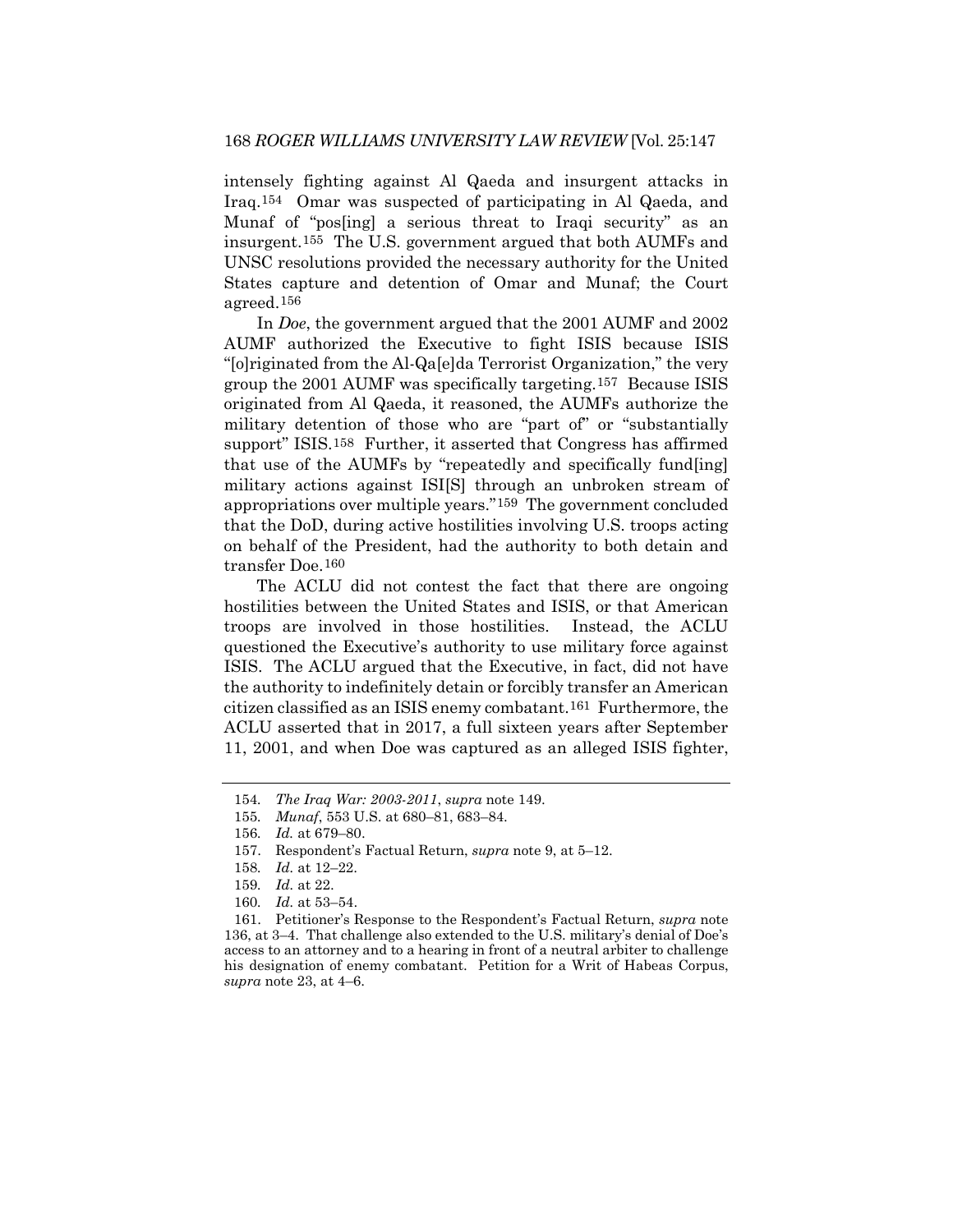neither the 2001 AUMF nor the 2002 AUMF authorized the President to indefinitely detain an American citizen without congressional suspension of habeas corpus because that violates both habeas law and the Non-Detention Act.[162](#page-23-0) Instead, the ACLU asserted the government was obligated to either release Doe or bring Doe to the United States to be charged and tried in an Article III court in accordance with his constitutional rights as a U.S. citizen.[163](#page-23-1)

Finally, Justice Souter highlighted that "[t]he government of a foreign sovereign . . . ha[d] decided to prosecute [U.S. citizens] 'for crimes committed on its soil.'"[164](#page-23-2) Omar and Munaf, as noted above, were captured and detained by U.S. forces acting on behalf of the Iraqi Interim Government, had allegedly committed crimes in Iraq, and Iraq, as a sovereign, sought to vindicate its sovereign right to prosecute crimes committed within its boundaries and against its citizens[.165](#page-23-3) The Court allowed the transfer of Omar and Munaf, both American citizens, to Iraq because of this trifecta, and because there were no statutes or constitutional provisions in operation to preclude such a transfer. Thus, Omar and Munaf's petitions were denied because "[h]abeas corpus does not require the United States to shelter fugitives from the criminal justice system of the sovereign with authority to prosecute them."<sup>[166](#page-23-4)</sup> Doe's situation differs greatly from that of Omar and Munaf. "Doe did not . . . commit crimes within the receiving country's territory and he has not (to date) been charged with any offense there."<sup>[167](#page-23-5)</sup> The government stated

- 165*. Id*. at 694–95 (majority opinion).
- 166*. Id*. at 705.

<span id="page-23-0"></span><sup>162.</sup> Petitioner's Response to the Respondent's Factual Return, *supra* note 136, at 3–4, 36–39. Additionally, the ACLU argued that the National Defense Appropriations Act of 2012 and other appropriations acts do not give the government authority to detain indefinitely or forcibly transfer American citizens. *Id.* at 33–36. According to the ACLU, Article II of the Constitution does not give the President authority to "detain [citizens] indefinitely without congressional authorization," which, it argued, the President does not have with regard to ISIS fighters. *Id.* at 36–40.

<span id="page-23-1"></span><sup>163</sup>*. Id*. at 2.

<sup>164.</sup> Munaf v. Geren, 553 U.S. 674, 706 (2008) (Souter, J., concurring).

<span id="page-23-5"></span><span id="page-23-4"></span><span id="page-23-3"></span><span id="page-23-2"></span><sup>167.</sup> Doe v. Mattis, 889 F.3d 745, 777 (D.C. Cir. 2018) (Henderson, J., dissenting). Judge Henderson followed this statement with a qualification that "the difference between the two cases is not as stark as Doe would have it" because Omar had also not yet been charged with a crime by Iraq at the time his petition was heard. *Id*. at 777. However, this qualification seems negligible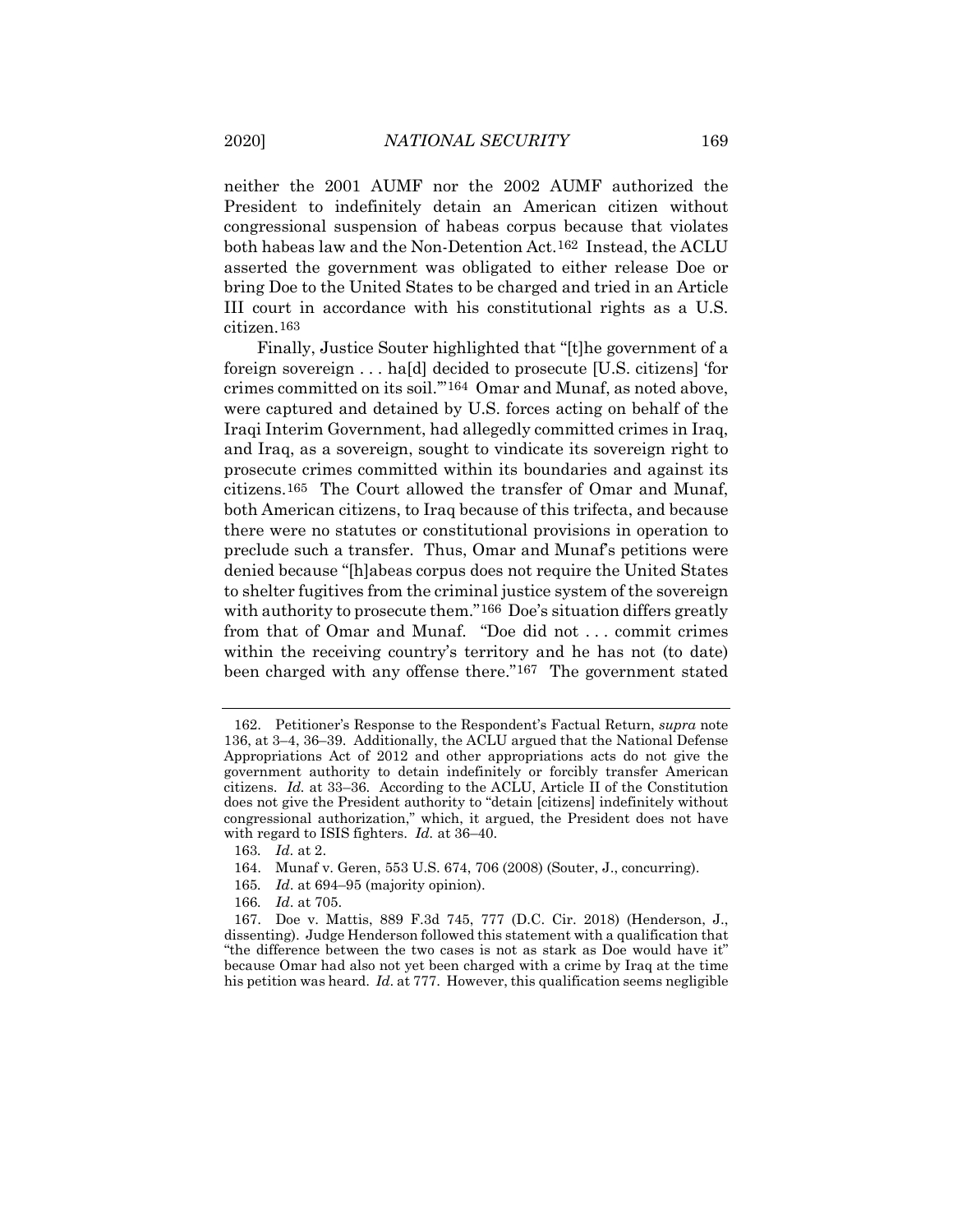that Doe was working with ISIS while in Syria, a country with whom the United States is frequently in conflict.<sup>[168](#page-24-0)</sup> However, the government does not claim that Doe ever took up arms against the United States or other forces, or that he committed acts of violence against civilians inside or outside of Syria.[169](#page-24-1) 

Unlike in *Munaf*, where the Iraqi government actively sought to prosecute Omar and Munaf because the alleged crimes were committed on its territory, the U.S. government in *Doe* acknowledged that no country, including Syria, was actively seeking to vindicate its sovereign rights to prosecute Doe. In fact, the government stated they were in the

process of determining the appropriate disposition of [Doe], including whether the appropriate course of action is to prosecute [Doe] criminally [in the United States] (such as for material support of terrorism), to continue detaining [Doe] as an enemy combatant, or *to relinquish custody of [Doe] to another sovereign with its own legitimate interest in him*.[170](#page-24-2) 

However, in her dissent, Judge Henderson stated that Country B "ha[d] a facially strong—for that matter, all but undisputed interest in the transfer."[171](#page-24-3) This "facial" or "legitimate" interest seemed to be a significantly lesser interest than the threshold interest the Court recognized in *Munaf—*territoriality*.*[172](#page-24-4) Judge Henderson argued for the extension of the comity aspect of the *Munaf* decision.[173](#page-24-5) She stated:

given that the country that would be bringing the charges did so because it had a sovereign right to prosecute crimes *committed within its territory*. *Id.* at 753 (majority opinion).

<span id="page-24-0"></span><sup>168.</sup> Respondent's Factual Return, *supra* note 9, at 4–5; *see* Bureau of Near Eastern Affairs, *U.S. Relations with Syria: Bilateral Relations Fact Sheet*, U.S. DEP'T ST. (Jul. 23, 2018), https://www.state.gov/r/pa/ei/bgn/3580.htm [https://perma.cc/WYH6-VU62].

<span id="page-24-2"></span><span id="page-24-1"></span><sup>169.</sup> Petitioner's Response to Respondent's Factual Return, *supra* note 136, at 3–4.

<sup>170.</sup> Respondent's Factual Return *supra* note 9, at 2 (emphasis added).

<sup>171</sup>*. Doe*, 889 F.3d at 777 (Henderson, J., dissenting).

<span id="page-24-4"></span><span id="page-24-3"></span><sup>172</sup>*. See* Munaf v. Geren, 553 U.S. 674, 692–93 (2008). In *Wilson* and *Neely*, the Court also recognized the sovereign rights and interests of both Japan and Cuba "in prosecuting crimes committed within its borders, [and the] Court found no 'constitutional or statutory' impediment to the United States's waiver of its jurisdiction under the agreement[s]." *Id.* at 705.

<span id="page-24-5"></span><sup>173</sup>*. Doe*, 889 F.3d at 777 (Henderson, J., dissenting).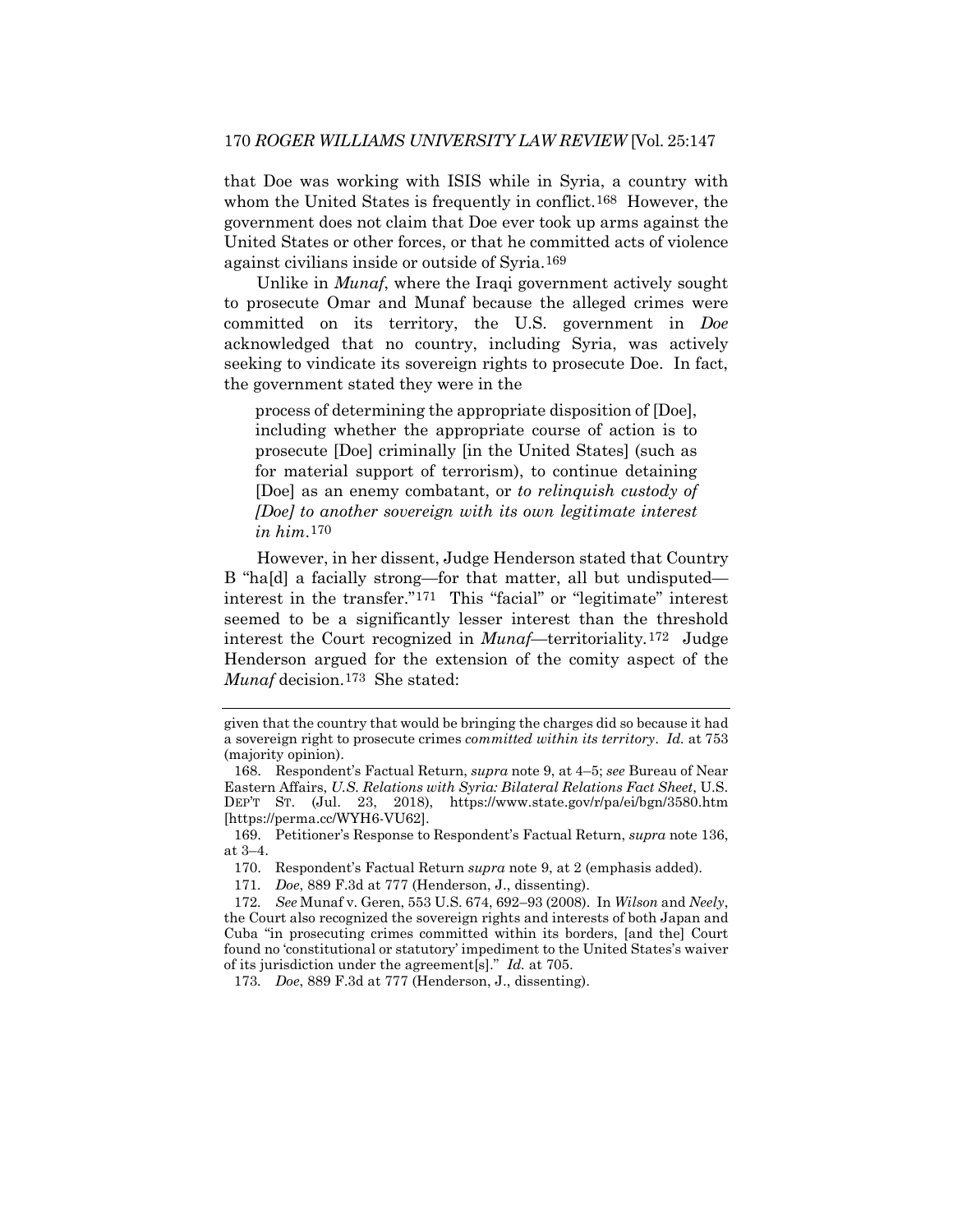Comity is 'a courtesy' towards 'the laws and usages' of another nation. By definition it counsels 'mutual recognition of legislative, executive, and judicial acts' that go well beyond prosecutorial prerogatives. In some cases, then, comity weighs against blocking a captive's transfer even if the receiving country claims no immediate interest in prosecuting him for a territorial offense.[174](#page-25-0)

In Doe's case, comity might have been a plausible argument for the government to support the transfer of Doe to Saudi Arabia because both Saudi Arabia and the United States can claim jurisdiction over Doe as a citizen;[175](#page-25-1) comity would appear to be barred as a basis for transferring Doe elsewhere given the precedent set by *Munaf*, *Wilson*, and *Valentine*. And, they are dangerous precedents to overturn.

In *Munaf*, the Court distinguished the situation of Munaf and Omar from that of the petitioner in *Valentine*, and instead applied *Wilson*, because Iraq already had control over the petitioners, even if through MNF-I.[176](#page-25-2) This reasoning is not as easily applied in *Doe*. Doe was not captured by or held in the country in which he committed his alleged crimes, as was the defendant in *Wilson*.[177](#page-25-3) Doe had not perpetrated his alleged acts of material support against the country or the citizens of the country to which the Executive desired to transfer him, unlike the petitioners in *Valentine* and *Munaf*.[178](#page-25-4) Doe was detained by the United States—

<span id="page-25-4"></span><span id="page-25-3"></span>178. Doe's acts were committed in Syria. *Doe*, 889 F.3d at 747. Conceivably, Iraq could argue that it should have jurisdiction over Doe because he was acting as a part of ISIL, the arm of ISIS that emanated from Iraq and whose actions often cross over into the territorial bounds of Iraq; however, nothing in the case record suggests that Iraq was one of the transfer locations being considered.

<sup>174</sup>*. Id.* (citations omitted).

<sup>175</sup>*. Id.* at 747 (majority opinion).

<span id="page-25-2"></span><span id="page-25-1"></span><span id="page-25-0"></span><sup>176.</sup> As noted above, the Court in *Munaf* emphasized that the petitioners in that case were captured and detained in the sovereign territory of the country with the sovereign right to adjudicate them for their crimes, thus there was no need for a treaty or statute to exist to support the transfer. *Munaf*, 553 U.S. at 704. In *Valentine*, the U.S. citizens had already returned to the United States after allegedly committing crimes in France and the Court held that the Executive "may not extradite a person held within the United States unless 'legal authority' to do so 'is given by act of Congress or by the terms of a treaty.'" *Id.* (quoting Valentine v. United States, 299 U.S. 5 (1936)).

<sup>177</sup>*. See id.*; *see also Doe*, 889 F.3d at 747.